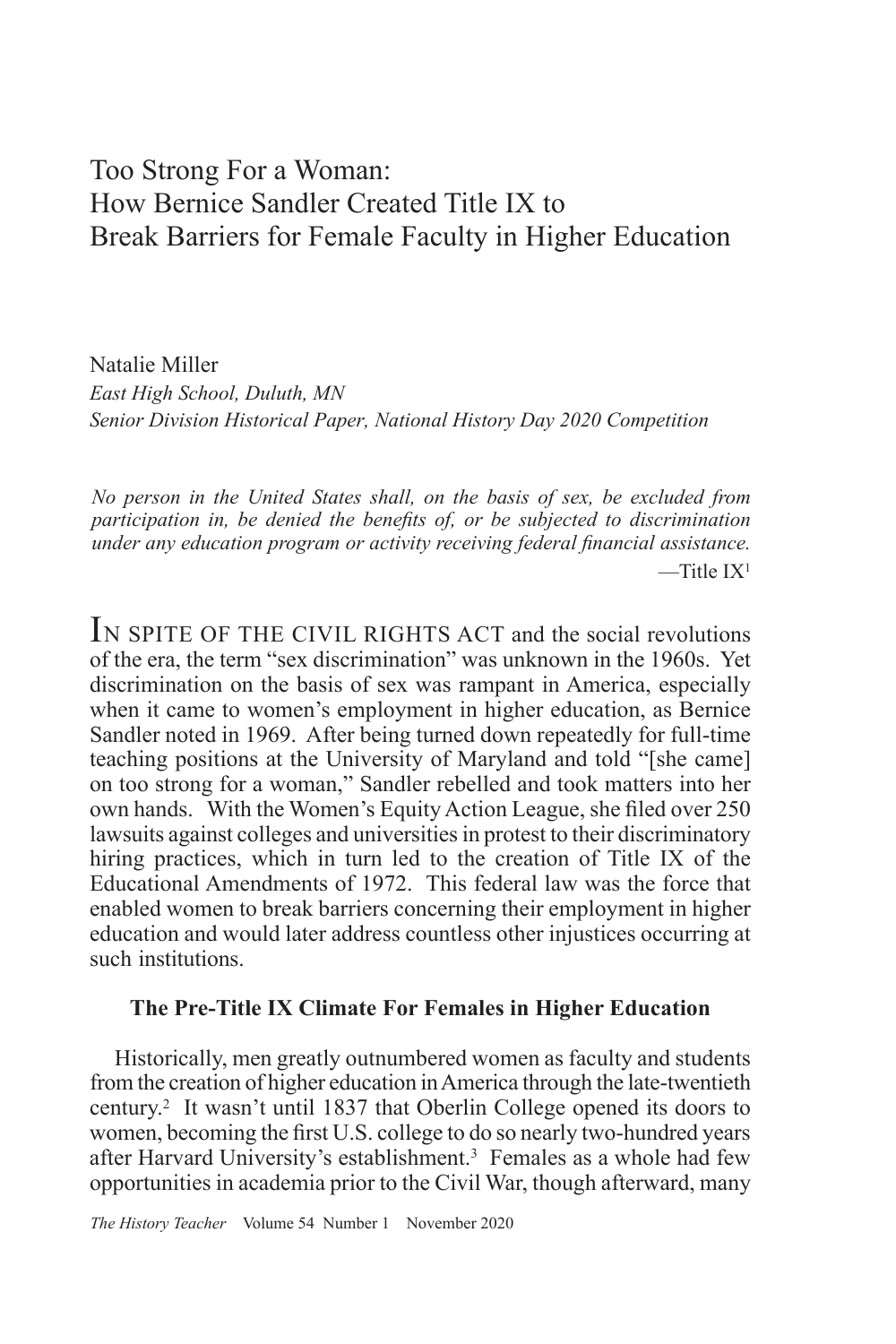state colleges began admitting women to boost their numbers, as fewer men looked to education following the war.4 Additionally, women's institutes such as Vassar College were introduced, intended to offer women higher education—though not of a comparable status to men's institutes.<sup>5</sup> The era also created the Dean of Women position in coeducational schools, a role meant to guide and mentor female students in male-dominated higher education; at the time, this position as a faculty member was the best rank a woman could hope for.6

Women also had success in academia during World War II, when America was once again faced with a depleted male populace and women were able to fill their roles as educators and students.<sup>7</sup> But though women proved themselves to be adept faculty, most returned to traditional roles as homemakers when men returned following the war and colleges again denied women's rights in academia.<sup>8</sup>

Through the 1960s, such patterns of gender-based discrimination continued. In the early years of the decade, 21,000 women were rejected from Virginia state colleges, whereas not a single man was turned down.9 The School of Veterinary Medicine at Cornell University only admitted two women annually, and other colleges didn't allow women to major in or take science and math at all.<sup>10</sup> To be admitted to colleges and universities in the first place, women had to have higher grades and test scores than their male counterparts.<sup>11</sup> This discrimination of women in admissions led to fewer earning Ph.D.s, and hence a smaller number of females were qualified to become professors.12 In 1971, women made up just twenty-seven percent of college faculty, an even smaller percentage of university faculty, and in selective research institutions, female professors in science and medicine made up under five percent of the field.13 Rather than hire women as full-time, many institutions employed them as parttime lecturers,<sup>14</sup> who never received the benefits—such as tenure—of professors.15 To put it simply, women were seen as second-class in higher education, and with so many barriers in place, they were far from utilizing their full academic potential as faculty and students.

### **"Too Strong For a Woman"—The Last Straw**

The terms "sexism" and "sexual discrimination" barely existed in the 1960s; moreover, many employers that practiced sexual discrimination claimed it wasn't problematic, as it was the "natural order of things."16 Women who did acquire leadership positions in academia struggled to exert power when male colleagues didn't respect their positions, and they faced a considerable battle when it came to moving up the career ladder.<sup>17</sup> Even with the passage of the Civil Rights Act of 1964—which supposedly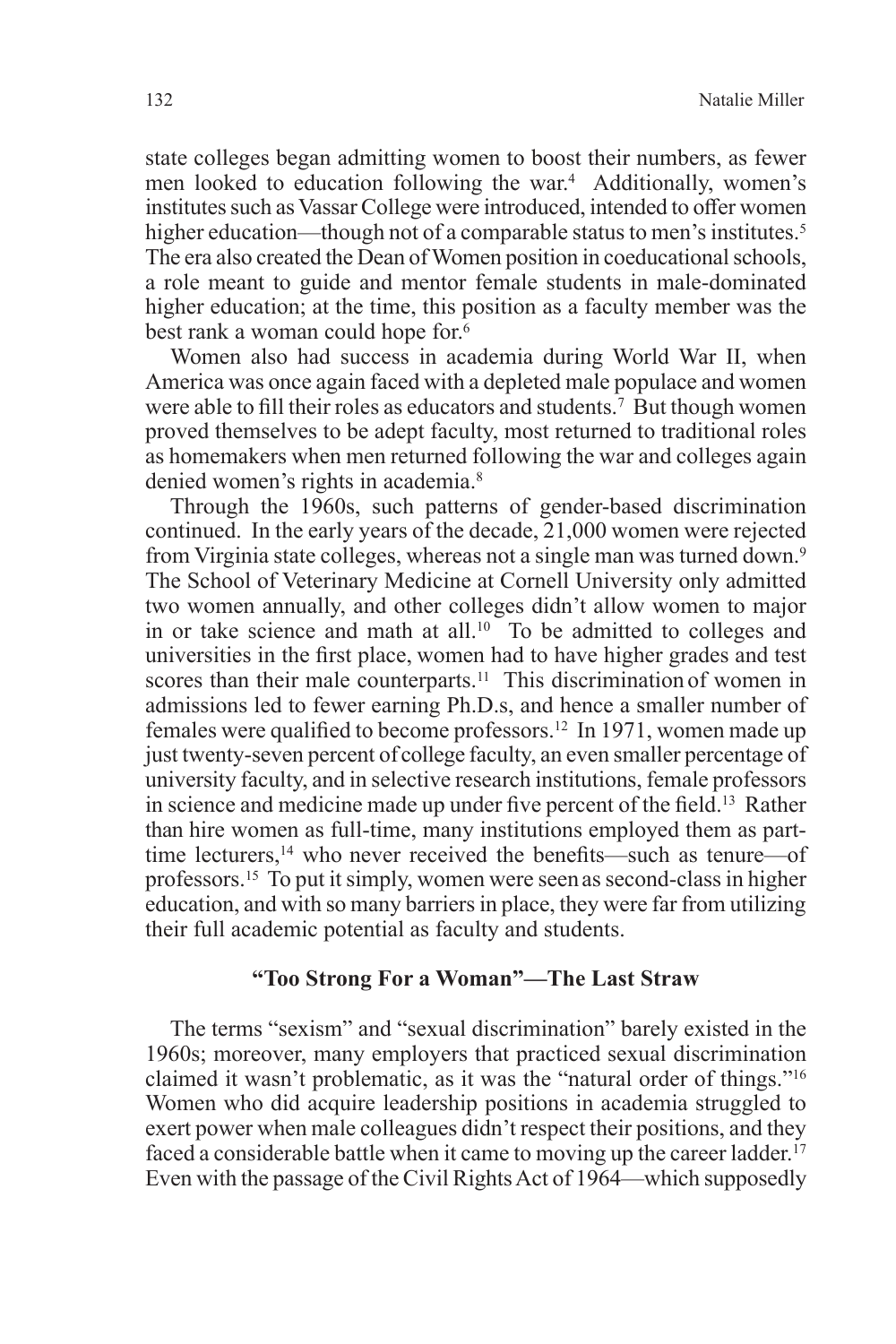prohibited discrimination in employment on the basis of race, color, sex, national origin, and religion—unchecked prejudice remained a barrier for women nationwide as the decade ended.<sup>18</sup>

In 1969, Bernice Sandler had just completed her doctorate degree at the University of Maryland (UMD) while working there as a part-time lecturer.<sup>19</sup> Previously, Sandler had earned a Bachelor's degree in Psychology and a Master's in Clinical and School Psychology from Brooklyn College, New York City's first coeducational liberal arts institute.<sup>20</sup> Yet when she applied for a full-time position at UMD, she was rejected, despite seven job openings in her department and her outstanding qualifications.<sup>21</sup> When Sandler asked a male colleague why she hadn't been considered for any of the positions, he responded, explaining, "But let's face it. You come on too strong for a woman."22 Within the next months, she experienced two more instances of rejection at UMD, during which she was called "just a housewife who went back to school" and told she couldn't work full-time because she'd stay home if her children were sick.<sup>23</sup> After these conversations, Sandler's reaction was one of doubt: had she indeed come on too strong and spoken too much at staff meetings and on the issues discussed with her fellow faculty?<sup>24</sup> It wasn't until her husband defined the incident as "sex discrimination," an unfamiliar notion, that Sandler took action.<sup>25</sup>

To start, Sandler researched laws associated with discrimination in employment, and not long after, she discovered that Titles VI and VII of the Civil Rights Act had left female faculty entirely vulnerable to discrimination.26 While Title VI only prohibited discrimination on the basis of race, color, and national origin in institutes receiving federal financial assistance, faculty was exempted from Title VII, which specifically banned discrimination in employment; additionally, the Equal Pay Act of 1963 held the exemption of all professional women.27 It was a perfect storm united against the female faculty of higher education. Even more surprisingly, Sandler soon stumbled across another piece of legislation: Executive Order 11375, signed by President Lyndon Johnson in 1968, had amended earlier Executive Order 11246—of which prohibited discrimination in employment on the basis of race, color, religion, and national origin—to include "on the basis of sex."28 Evidently, hundreds of colleges and universities were in regular violation of a newly-amended Title VII.<sup>29</sup>

## **A Means to an End of Sex Discrimination in Academia**

Bernice Sandler soon joined the Women's Equity Action League,<sup>30</sup> (WEAL) an organization dedicated to battling sexism through legislative action.31 She became its chairman of the Action Committee for Federal Contract Compliance in Education<sup>32</sup>—and its one and only committee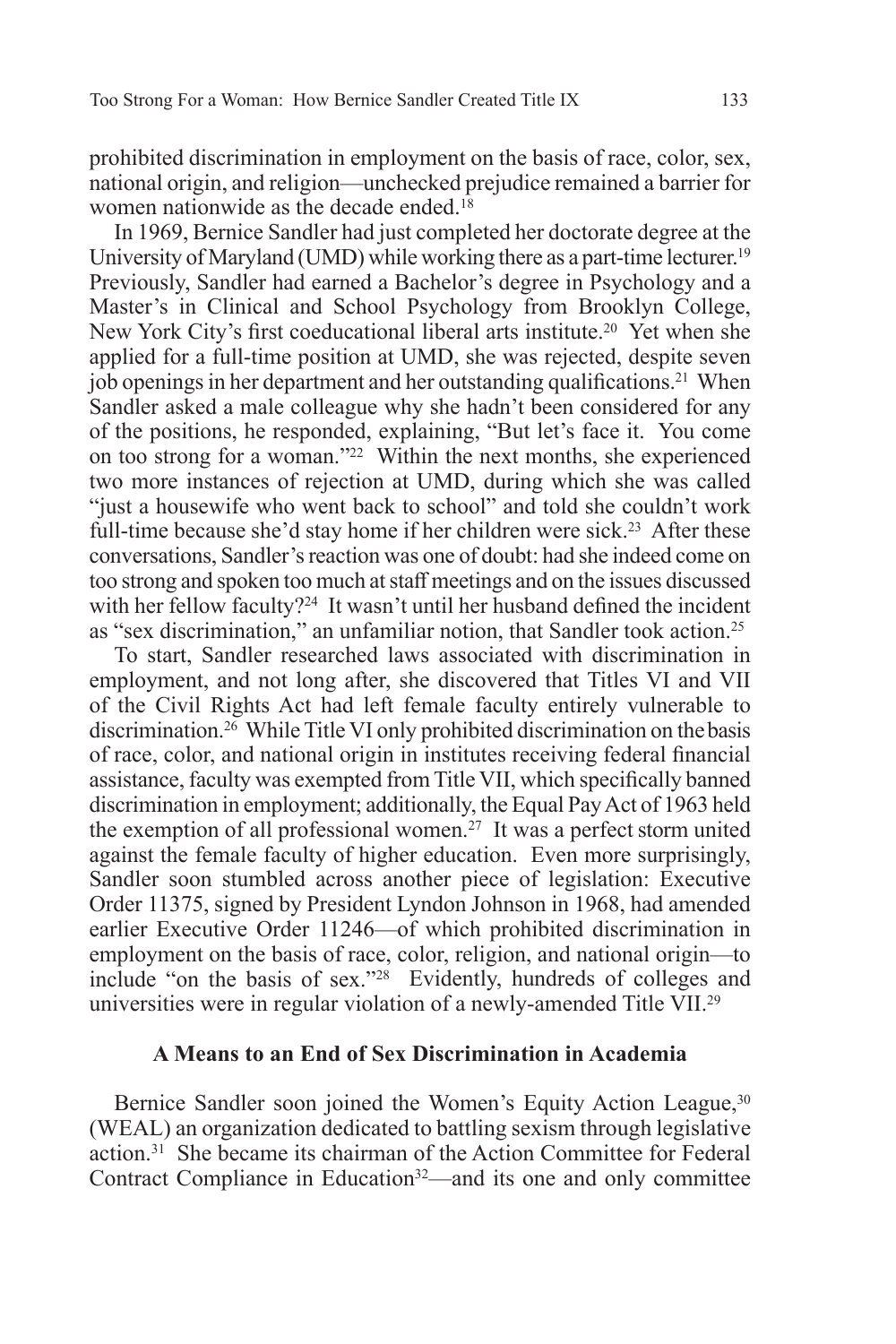member.33 Embarking on her pursuit to right higher education's wrongs, Sandler contacted the Office of Federal Contract Compliance at the Department of Labor, where she was put on the line with Director Vincent Macaluso.34 Immediately, Macaluso explained to Sandler how he had been awaiting a call like hers, as he was well-aware of the nationwide Executive Order violation, and discreetly instructed her to file complaints regarding the Executive Order to his very office.35

Sandler heeded Macaluso's advice. In the fall of 1969, she composed a report regarding sex discrimination at her university and submitted it to WEAL; the report examined the University of Maryland's imbalance between sexes in faculty and the UMD women's struggle to receive promotions and equal salaries.<sup>36</sup> The following January, WEAL filed its first administrative class-action complaint against every college and university in the country that received federal funding, claiming that they were all in violation of Federal Order 11246, as amended by President Johnson.<sup>37</sup> In the coming months, Sandler submitted over 250 databacked charges against various colleges and universities to the federal government, as would numerous other female faculty and students who had been discriminated against.<sup>38</sup>

This massive influx of charges against the colleges and universities of America snared the attention of House of Representative member Edith Green, a long-time advocate of women's equality.39 In response to Sandler, WEAL, and thousands of other women, Green, the chair of the Special Subcommittee on Education, introduced a bill and held the firstever congressional hearings on women's employment in higher education in June of 1970.<sup>40</sup> Later described as "horror stories" by Sandler,<sup>41</sup> the testimonies of dozens, beginning with Sandler's herself, painted a startling portrayal of the injustices occurring on campus: on the stand, one female professor explained that while she worked alongside her husband at a university, she did so without pay because the institution could only afford to compensate one of them.<sup>42</sup>

The passage of the bill from Green's hearings was a quiet revolution over the next two years. Coauthored by Green and Patsy Mink, a fellow Congresswoman who had struggled to find equity in her education,<sup>43</sup> the bill that later became Title IX amended the Civil Rights Act by prohibiting sex discrimination in federally funded institutions.<sup>44</sup> Despite the bill's controversial nature, most boards of higher education turned a blind eye to it, deeming it inconsequential when sex discrimination was allegedly "nonexistent on campus."<sup>45</sup> And so it went. Green and Mink pushed the bill through the House, and influential Democratic Senator Birch Bayh (see **Appendix A**) soon tacked on his support.46 Bayh's endorsement was especially key as he led the bill through the Senate with little pushback—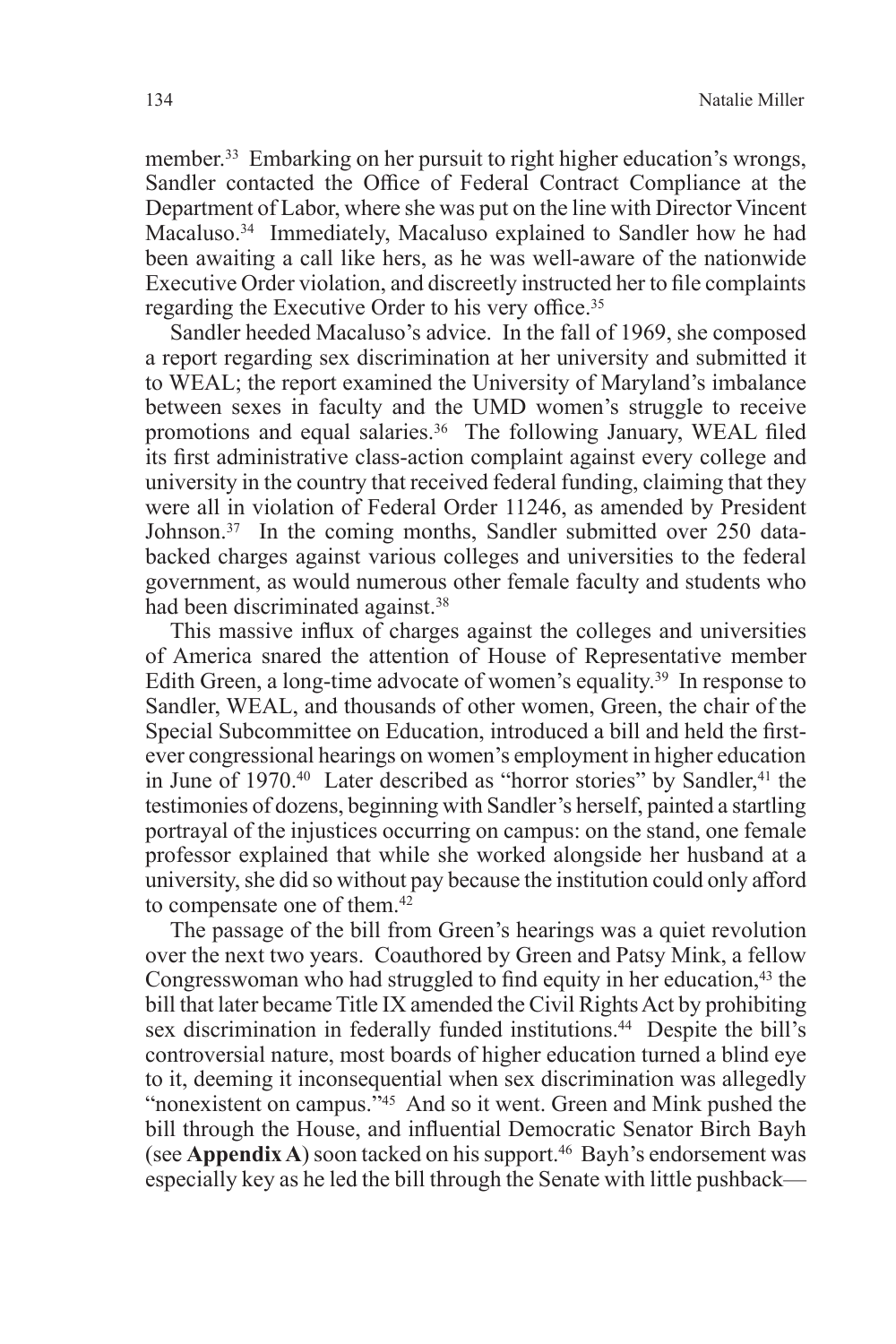it was only asked by a Senator that women be excluded from playing football before the bill was passed.<sup>47</sup> At last, two years after the hearings, President Richard Nixon signed Title IX of the Education Amendments of 1972 into law, having no inkling of how far Title IX would go in breaking barriers for women.<sup>48</sup>

## **The Consequences of Title IX in the Seventies**

Although Title IX was relatively unheard of before its passage, it was hardly without impact: overnight, it made former hiring and admissions practices of higher education illegal.49 With the law's passage, the Department of Health, Education, and Welfare (HEW) began working to see Title IX's implementation through.<sup>50</sup> HEW's extensive regulations and investigations led to significant reform when institutions were pressured and federally ordered to practice affirmative action.<sup>51</sup> Furthermore, Sandler and WEAL continued lobbying for change and began providing institutions with instructions on how to bring about new opportunities for women.52 Issues included anything from treatment of faculty to admissions and financial aid to female pregnancies on campus.<sup>53</sup> Title IX also made it possible for women to take up cases against colleges and universities when discriminated against, whereas before they had held no legal leverage to do so.<sup>54</sup> As these improvements took hold, new practices regarding faculty gradually surfaced, including the use of unbiased hiring committees—made up of both men and women55—and more equal gender pay and promotions.<sup>56</sup>

The feminist movement was making great advances in career equality for women, and in the late 1970s, more groups would continue breaking down discrimination using Title IX.<sup>57</sup> The U.S. Commission on Civil Rights, for one, was able to revoke federal funding from any institution that didn't follow the law.58 WEAL continued its fight, not only publishing guides but also extensive studies dealing with women's numbers at colleges and universities.59 New activist groups, both big and small, became exceedingly involved in the seventies as light shed on higher education revealed disparities that simply had not been noticed before.60 While Sandler's original intent had been to end discrimination in employment, many activists noted the problems women faced in other areas—namely athletics.61 Title IX was utilized particularly well in this aspect due to its ability to be easily proven: virtually no girls played varsity sports nor did they obtain athletic scholarships.<sup>62</sup> Thus, Title IX became a law widely associated with women in sports, though it was written for an entirely different purpose.<sup>63</sup> Even so, Bernice Sandler and various organizations continued breaking down discriminatory barriers, but now looked to a broader horizon.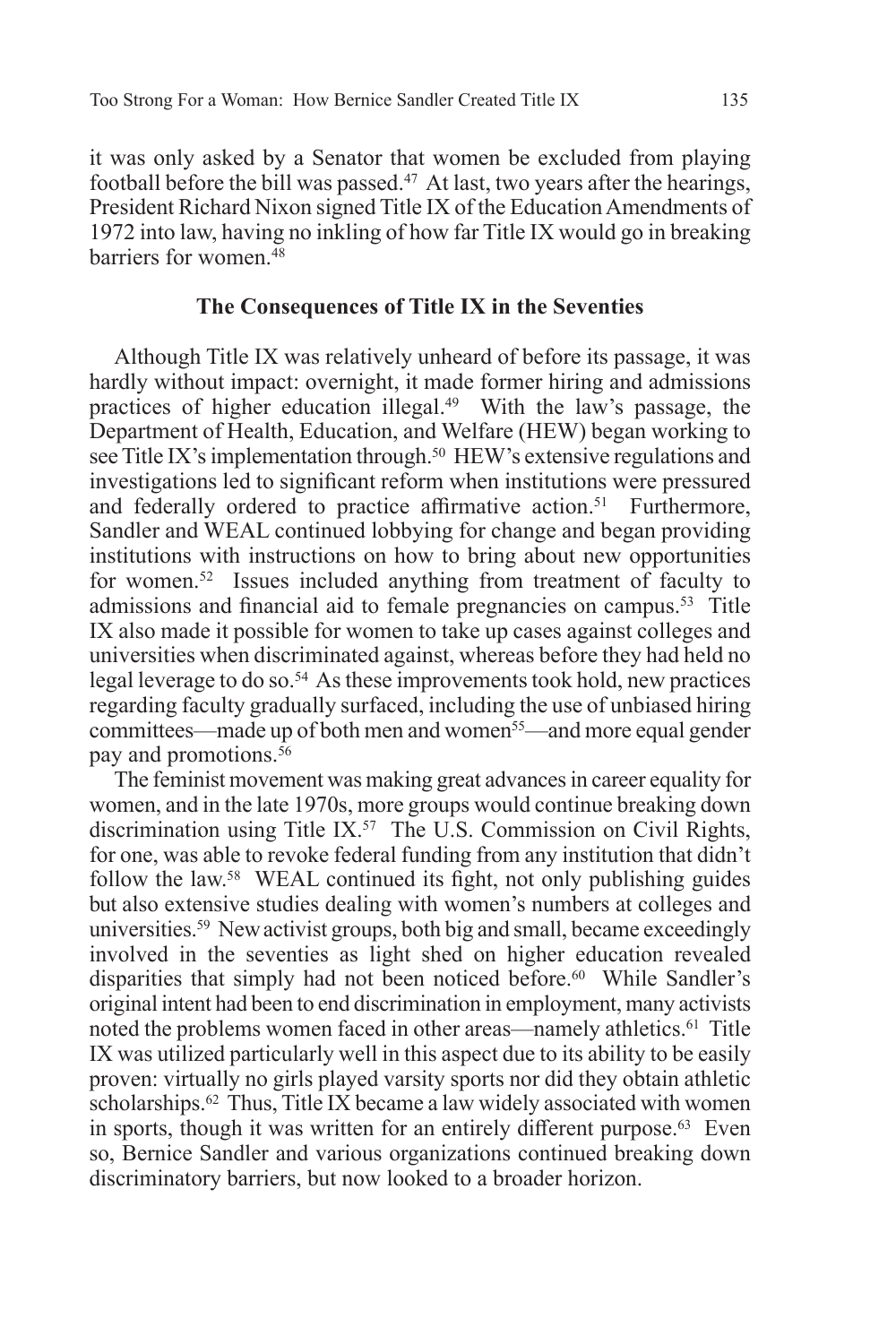### **Title IX's Legacy**

Title IX made age-old practices illegal but also changed the way that young girls perceived their futures.<sup>64</sup> Formerly, girls were often restricted to housewifery and menial careers, but Title IX allowed girls to become the masters of their fates, as now higher education was mandated to treat them equally.<sup>65</sup> In 1972, women received just seven percent of law degrees and nine percent of medical degrees; in 2002, thirty years later, women earned nearly half of them.<sup>66</sup> Furthermore, from 1968 to 2008, the number of women aged 25-34 with college degrees tripled—and continues to climb today.67 As mentioned previously, the more degrees awarded to women, the more females available to teach in higher education. In 1970, less than twenty percent of college faculty were women, and a mere three percent of college presidents were women; in 2006, percentages in faculty had doubled (see **Appendix B**) and thirty percent of college presidents were women.68

In the 1980s, women began using Title IX to combat sexual harassment on campus.69 Debatably the facet of discrimination that has the farthest to go, sexual harassment covers threats, slanders, and assaults, the latter of which is a criminal offense.<sup>70</sup> Along with faculty, admissions, and athletic discrimination, many organizations today take on sexual harassment in higher education, enforcing Title IX both in schools and in federal courts.<sup>71</sup>

Described as "the legislative equivalent of a Swiss Army knife,"72 Title IX boasted an impact that nobody could have imagined in 1972. With the initial barrier of employment inequity in higher education broken, and the multiple fissures from that, women of the twenty-first century can enjoy all of the benefits that being a man brought fifty years ago—or at least in theory.73 Though opportunities in employment have been greatly expanded by Title IX, some women still experience discrimination in something known as the "Chilly Climate."74 Essentially, the euphemism denotes the negative atmosphere that can surround females in male-dominated environments.<sup>75</sup> With a majority of higher education faculty still being male, some female professors of today are met with disparaging attitudes and ingrained beliefs, and hence labor to find their place at work.<sup>76</sup> Nonetheless, Title IX has and will continue to make great strides regarding women's equity in higher education, as it and those who champion the law fight to break down more discriminatory barriers for women.

Inspired by Bernice Sandler's unjust experiences at the University of Maryland, Title IX fundamentally transformed women's opportunities in higher education. Although initially written to change the ways of employment, Title IX had wide-reaching effects in its application. From the ability to go to school to the right to play the same sports as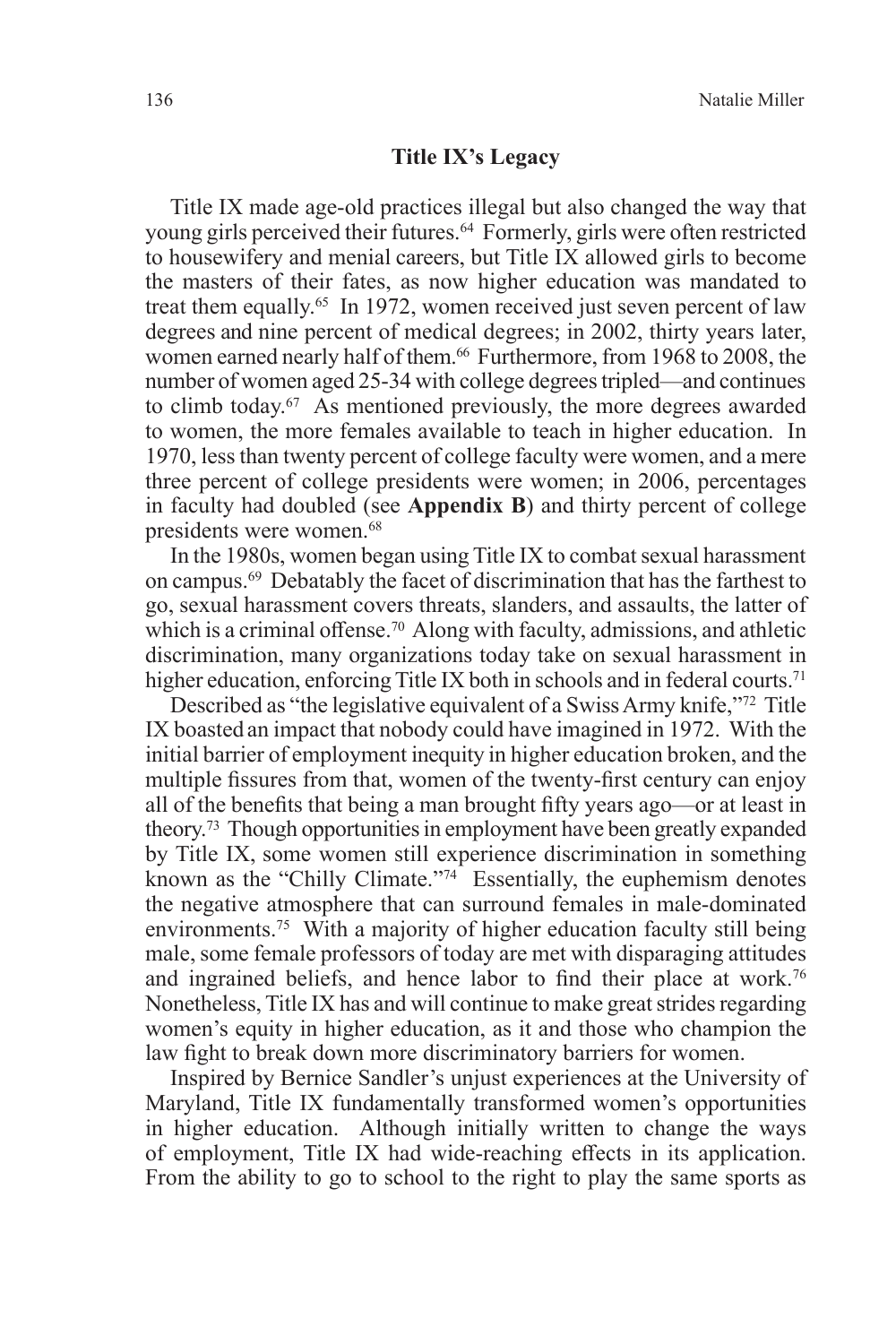men to targeting sexual harassment, the Educational Amendment broke down numerous barriers preventing women from the same freedom of opportunity that men possessed. While women still face discrimination in modern-day society, Sandler's Title IX acts as a bright light to a better future that women have persevered in fighting for—or as Sandler, the Godmother of Title IX would say, "We've come a long way, baby, but not far enough."77

**Notes** 

1. *Title IX and Sex Discrimination*. US Department of Education (ED), 10 Jan. 2020, www2.ed.gov/about/offices/list/ocr/docs/tix\_dis.html.

2. Parker, Patsy. "The Historical Role of Women in Higher Education." *Administrative Issues Journal: Connecting Education, Practice, and Research*, vol. 5, no. 1, 2015, pp. 3–14, ERIC, files.eric.ed.gov/fulltext/EJ1062478.pdf. \*Note ERIC is an online PDF library, sponsored by the Institute of Education Sciences (IES) of the U.S. Department of Education.

3. Chamberlain, Mariam K. *Women in Academe: Progress and Prospects*. Russell Sage Foundation, 1988.

4. Ibid.

5. Ibid.

6. Schwartz, Robert A. "American Educational Research Association." US Department of Education, *Historical Struggles and Opportunities for Women in Education Leadership*, 1996, pp. 5–7, ERIC, files.eric.ed.gov/fulltext/ED395552.pdf.

7. Parker, Patsy. "The Historical Role of Women in Higher Education." *Administrative Issues Journal: Connecting Education, Practice, and Research*, vol. 5, no. 1, 2015, pp. 3–14, ERIC, files.eric.ed.gov/fulltext/EJ1062478.pdf.

8. Ibid.<br>9. Sand Sandler, Bernice R. "Title IX: How We Got It and What a Difference It Made." *Cleveland State Law Review*, vol. 55, no. 4, 2007, pp. 473–489, Cleveland State University, engagedscholarship.csuohio.edu/cgi/viewcontent.cgi?article=1193&context=clevstlrev.

10. Ibid.

11. Dunkle, Margaret. "A Matter of Simple Justice." Received by President Richard Nixon, 15 Dec. 1969, From the Archives of Margaret Dunkle [PDF].

12. Dunkle, Margaret. Telephone interview. 10 Feb. 2020.

- 13. Ibid.
- 14. Ibid.

15. Sandler, Bernice. "University Down on Women." *The Diamondback*, 16 Feb. 1970, p. 9.

16. Creighton University. *We've Come a Long Way, Baby, but Not Far Enough: Progress and Problems of Women in Higher Education*. YouTube, 13 Mar. 2013, www. youtube.com/watch?v=BbbYBCgauWM.

17. Sandler, Bernice R, and Hall, Roberta M. *The Campus Climate Revisited: Chilly for Women Faculty, Administrators, and Graduate Students*. Project on the Status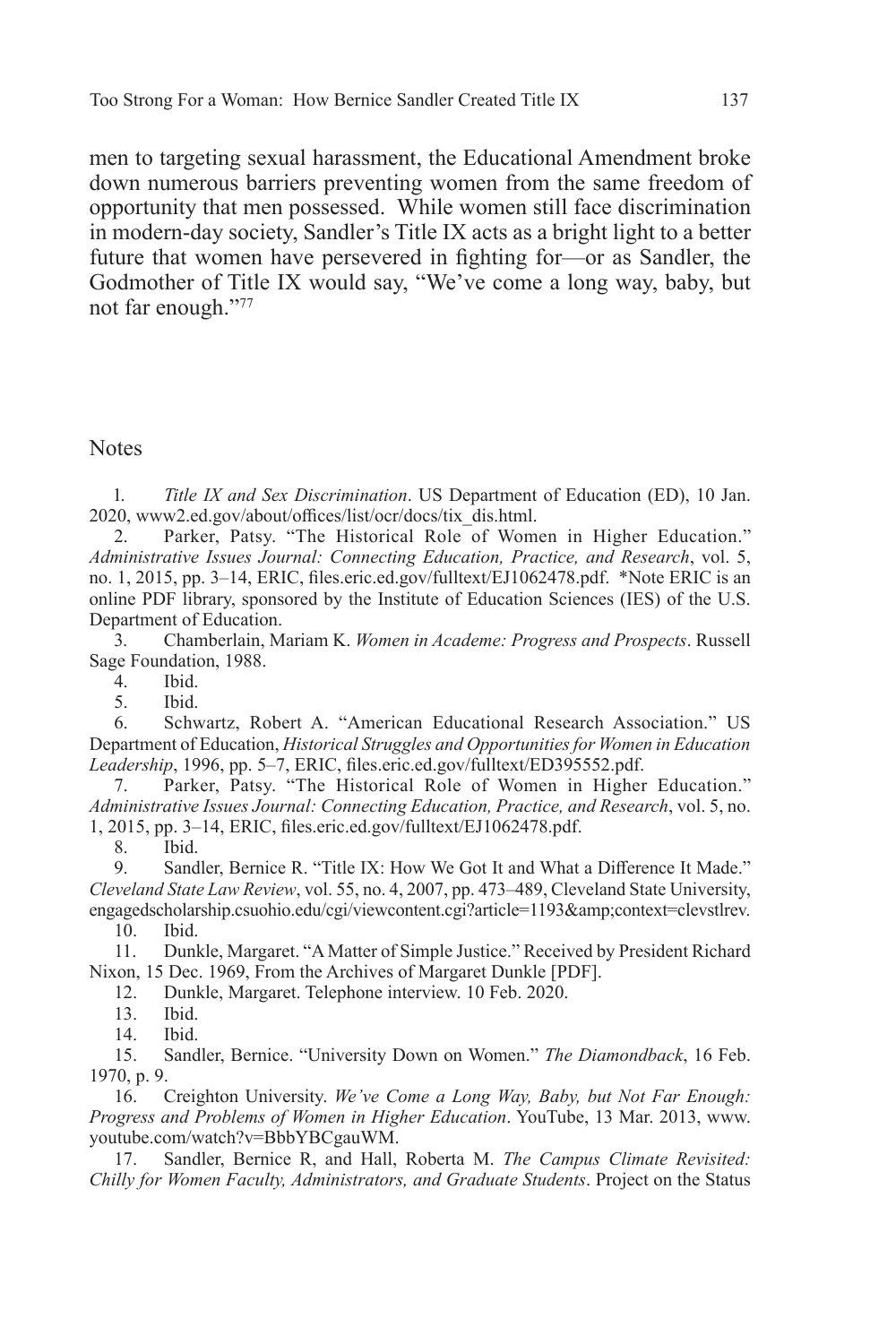and Education of Women Association of American Colleges, Oct. 1986, ERIC, files.eric. ed.gov/fulltext/ED282462.pdf.

18. Griffiths, Martha. "Esch Amendment." Received by Carl D. Perkins, Schlesinger Library, Radcliffe Institute, Harvard University, 8 June 1970, Boston, Massachusetts.

19. Sandler, Bernice R. "Title IX: How We Got It and What a Difference It Made." *Cleveland State Law Review*, vol. 55, no. 4, 2007, pp. 473–489, Cleveland State University, engagedscholarship.csuohio.edu/cgi/viewcontent.cgi?article=1193&context=clevstlrev.

20. Alexander, Kerri Lee. "*Bernice Sandler."* National Women's History Museum. 2019. www.womenshistory.org/education-resources/biographies/bernice-sandler.

21. Sandler, Bernice R. "Title IX: How We Got It and What a Difference It Made." *Cleveland State Law Review*, vol. 55, no. 4, 2007, pp. 473–489, Cleveland State University, engagedscholarship.csuohio.edu/cgi/viewcontent.cgi?article=1193&context=clevstlrev.

22. Sandler, Bernice R. "'Too Strong for a Woman'—The Five Words That Created Title IX." *About Women on Campus*, 1997, www.bernicesandler.com/id44.htm.

23 Ibid.

24. Ibid.

25. Ibid.

26. Sandler, Bernice R. "Project on the Status and Education of Women." Received by Professor Eric F. Goldman, *Alexander Street*, ProQuest, 25 Feb. 1976, documents. alexanderstreet.com/d/1005577059.

27. Ibid.

28. Sandler, Bernice R. "Title IX: How We Got It and What a Difference It Made." *Cleveland State Law Review*, vol. 55, no. 4, 2007, pp. 473–489., Cleveland State University, engagedscholarship.csuohio.edu/cgi/viewcontent. cgi?article=1193&context=clevstlrev.

29. Lewis, Alan. "Female Treatment Investigated." *The Diamondback*, 15 Apr. 1970, p. 2.

30. Ibid.

31. Steenbergen, Candis. "Women's Equity Action League." *Encyclopædia Britannica*, Encyclopædia Britannica Inc., 18 Dec. 2015, www.britannica.com/topic/ Womens-Equity-Action-League.

32. United States. Cong. House. Special Subcommittee on Education of the Committee on Education and Labor. *Discrimination Against Women*. Hearings, June 17, 19, 26, 29, 30, 1970. 91st Cong. 2nd session. Google Books, https://books.google.com/ books?id=WUGjxXucCWQC.

33. Dunkle, Margaret. Telephone interview. 10 Feb. 2020.

34. Boschert, Sherry. *The Godfather of Title IX*. YouTube, 23 June 2015, www. youtube.com/watch?v=Npf-CTr3Rwk.

35. Ibid.

36. Sandler, Bernice R. "*Sex Discrimination at the University of Maryland*." A Report Prepared for The Women's Equity Action League, 1969, ERIC, files.eric.ed.gov/fulltext/ ED041565.pdf.

37. Busch, Elizabeth Kaufer, and Thro, William E. *Title IX: The Transformation of Sex Discrimination in Education.* Routledge, Taylor and Francis Group, 2018.

38. Dunkle, Margaret. Personal interview. 10 Feb. 2020.

39. "*Title IX - The Nine*." American Civil Liberties Union, www.aclu.org/other/ title-ix-nine.

40. Kiernan, Denise. "The Little Law That Could." *Ms. Magazine*, 2001, pp. 19–25. 41. Ibid.

42. United States. Cong. House. Special Subcommittee on Education of the Committee on Education and Labor. *Discrimination Against Women*. Hearings, June 17,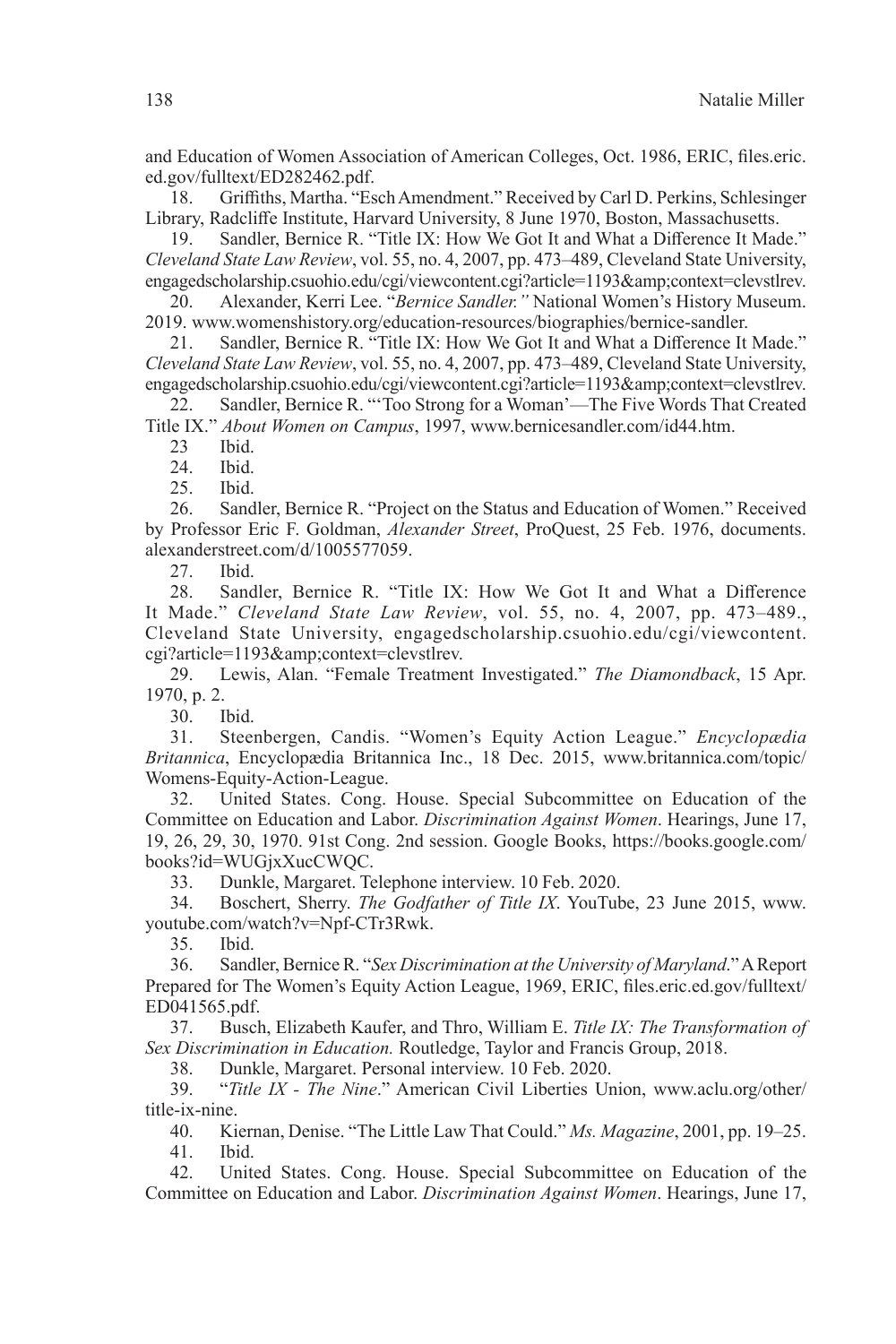19, 26, 29, 30, 1970. 91st Cong. 2nd session. Google Books, https://books.google.com/ books?id=WUGjxXucCWQC.

43. PublicResourceOrg. *Interview With Congresswomen Martha Griffiths and Patsy Mink.* YouTube, National Commission on the Observance of International Women's Year 1975, 1974, www.youtube.com/watch?v=AYpbLCC\_2dI.

44. "Title IX." *The United States Department of Justice*, 6 Aug. 2015, www.justice. gov/crt/title-ix#I.%20Overview%20of%20Title%20IX:%20Interplay%20with%20Title%20 VI,%20Section%20504,%20Title%20VII,%20and%20the%20Fourteenth%20Amendment.

45. Sandler, Bernice R. "Title IX: How We Got It and What a Difference It Made." *Cleveland State Law Review*, vol. 55, no. 4, 2007, pp. 473–489, Cleveland State University, engagedscholarship.csuohio.edu/cgi/viewcontent.cgi?article=1193&context=clevstlrev.

Bayh, Birch. "Personal Insights and Experiences regarding the Passage of Title IX." *Cleveland State Law Review*, vol. 55, no. 3, 2007, pp. 463-471, Cleveland State University, engagedscholarship.csuohio.edu/cgi/viewcontent.cgi?article=1192&context=clevstlrev.

47. Ibid.

48. Kiernan, Denise. "The Little Law That Could." *Ms. Magazine*, 2001, pp. 19–25.

49. Meyers, Marian. *Women in Higher Education: The Fight for Equity*. Hampton Press Inc., 2012.

50. Fishel, Andrew. "Organizational Positions on Title IX: Conflicting Perspectives on Sex Discrimination in Education." *The Journal of Higher Education*, vol. 47, no. 1, 1976, pp. 93-105, Ohio State University Press, www.jstor.org/stable/1978716?origin=JSTORpdf&seq=1.

51. Fleishman, Sandra. "Panel Informed Sexists 'Hard to Change'." *The Diamondback*, 19 Mar. 1971, p. 8.

52. Dunkle, Margaret, and Sandler, Bernice. Sex Discrimination Against Students: Implications of Title IX of the Education Amendments of 1972. *Association of American Colleges*, Carnegie Corp. of New York, 1975, ERIC, files.eric.ed.gov/fulltext/ED119586.pdf.

53. Ibid.

54. Melnick, R. Shep. *The Transformation of Title IX: Regulating Gender Equality in Education*. Brookings Institution Press, 2018, E-book.

55. Tsai, Bilin. Personal interview. 17 Feb. 2020.

56. Deneen, Linda. Personal interview. 12 Feb. 2020.

57. Hannon, Sharron. "1970 Study of Chicago Career Women." Received by Bernice R. Sandler, Schlesinger Library, Radcliffe Institute, Harvard University, 11 September 1970, Boston, Massachusetts.

58. Nuñez, Louis. "Enforcing Title IX: A Report of the United States Commission on Civil Rights." U.S. Commission on Civil Rights, Thurgood Marshall Law Library, University of Maryland School of Law, 1980, Baltimore, Maryland, www2.law.umaryland. edu/marshall/usccr/documents/cr12en27.pdf.

59. Mickelson, Susan. "Women Graduates. A Statistical Survey of the Proportion of Women Earning Degrees in Higher Education in the U.S." WEAL, Aug. 1975, ERIC, files.eric.ed.gov/fulltext/ED116517.pdf.

60. Raffel, Norma K. "The Women's Movement and Its Impact on Higher Education." WEAL, Jan. 1973, ERIC, files.eric.ed.gov/fulltext/ED074886.pdf.

61. Kane, Mary Jo. Telephone interview. 18 Feb. 2020.

62. Ibid.

63. Ibid.

64. United States. Cong. Senate. Committee on Health, Education, Labor, and Pensions. *Forty Years and Counting: The Triumphs of Title IX*. Hearings, June 19, 2012. 112th Cong. 2nd session. Print.

65. Ibid.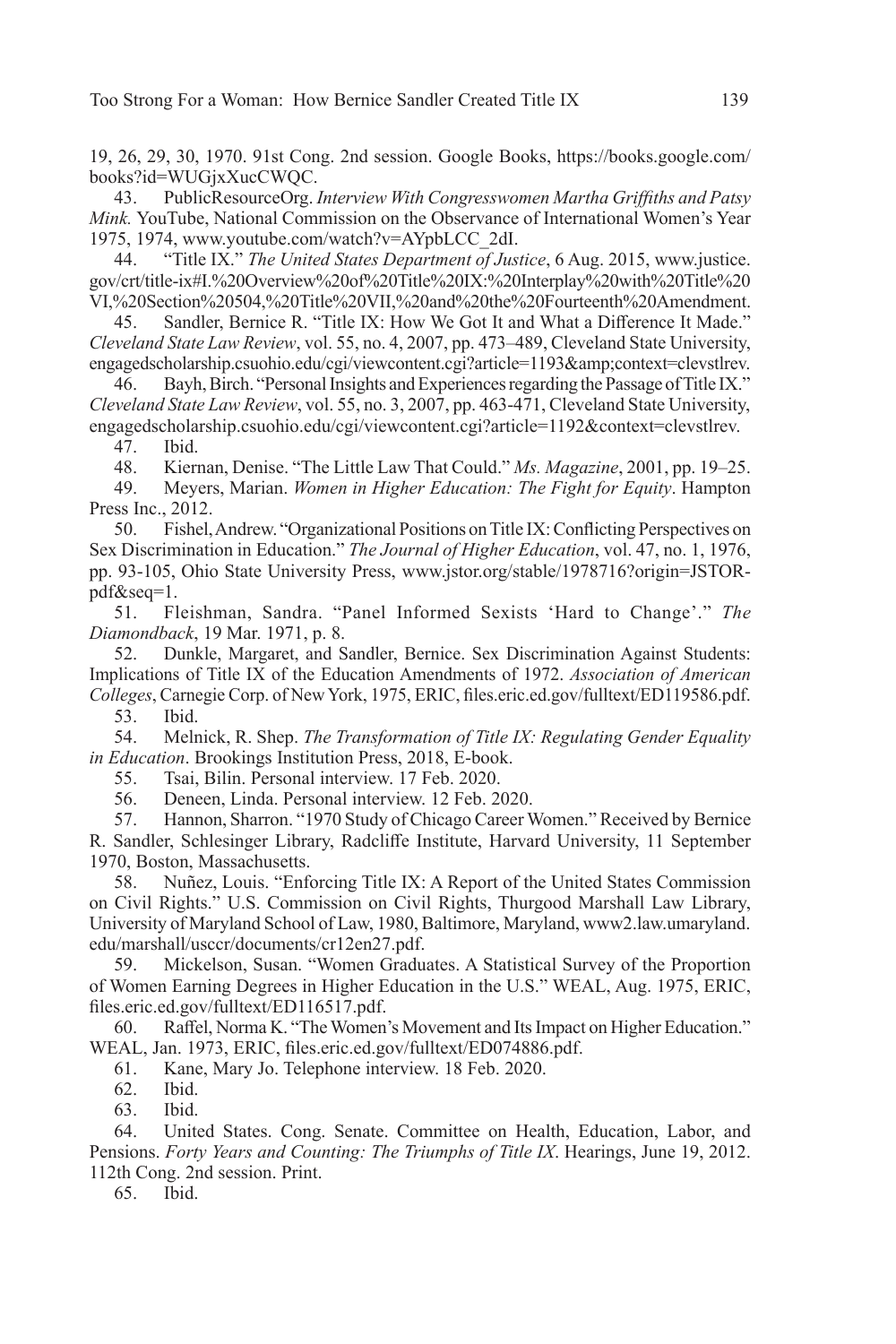66. United States. Cong. Senate. Committee on Health, Education, Labor, and Pensions. *Title IX: Building on 30 Years of Progress*. Hearings, June 27, 2002. 107th Cong. 2nd session. Print.

67. United States Department of Justice. "Equal Access to Education: Forty Years of Title IX." June 23, 2012, www.justice.gov/sites/default/files/crt/legacy/2012/06/20/ titleixreport.pdf.

68. "The Triumphs of Title IX." *Ms. Magazine*, Fall 2007, pp. 42-47, Feminist Majority Foundation, www.feminist.org/education/TriumphsOfTitleIX.pdf.

69. Sandler, Bernice R, and Shoop, Robert J. *Sexual Harassment on Campus*. Allyn and Bacon, 1997.

70. Boschert, Sherry. *Bernice Sandler on Title IX at Fresno State*. YouTube, 24 Jan. 2015, www.youtube.com/watch?v=dhXnVvXZgis.

71. Chaudhry, Neena. Telephone interview. 28 Feb. 2020.

72. Seelye, Katharine Q. "Bernice Sandler, 'Godmother of Title IX,' Dies at 90." *The New York Times*, The New York Times Company, 8 Jan. 2019, www.nytimes. com/2019/01/08/obituaries/bernice-sandler-dead.html.

73. BlackChen, Marsha. "To Lead or Not to Lead: Women Achieving Leadership Status in Higher Education." *Advancing Women in Leadership*, vol. 35, 2015, pp.153-159, Semantic Scholar, pdfs.semanticscholar.org/1818/849611e155287f6c4d1b0d1913d65879487a.pdf.

74. Sandler, Bernice; Silverberg, Lisa; and Hall, Roberta. *The Chilly Classroom Climate: A Guide to Improve the Education of Women*. The National Association for Women in Education, 1996.

75. Ibid.

76. Sandler, Bernice R. "About Women on Campus." National Association for Women in Education, vol. 7, no. 1, Winter 1998, ERIC, files.eric.ed.gov/fulltext/ED432207.pdf.

77. Creighton University. *We've Come a Long Way, Baby, but Not Far Enough: Progress and Problems of Women in Higher Education*. YouTube, 13 Mar. 2013, www. youtube.com/watch?v=BbbYBCgauWM.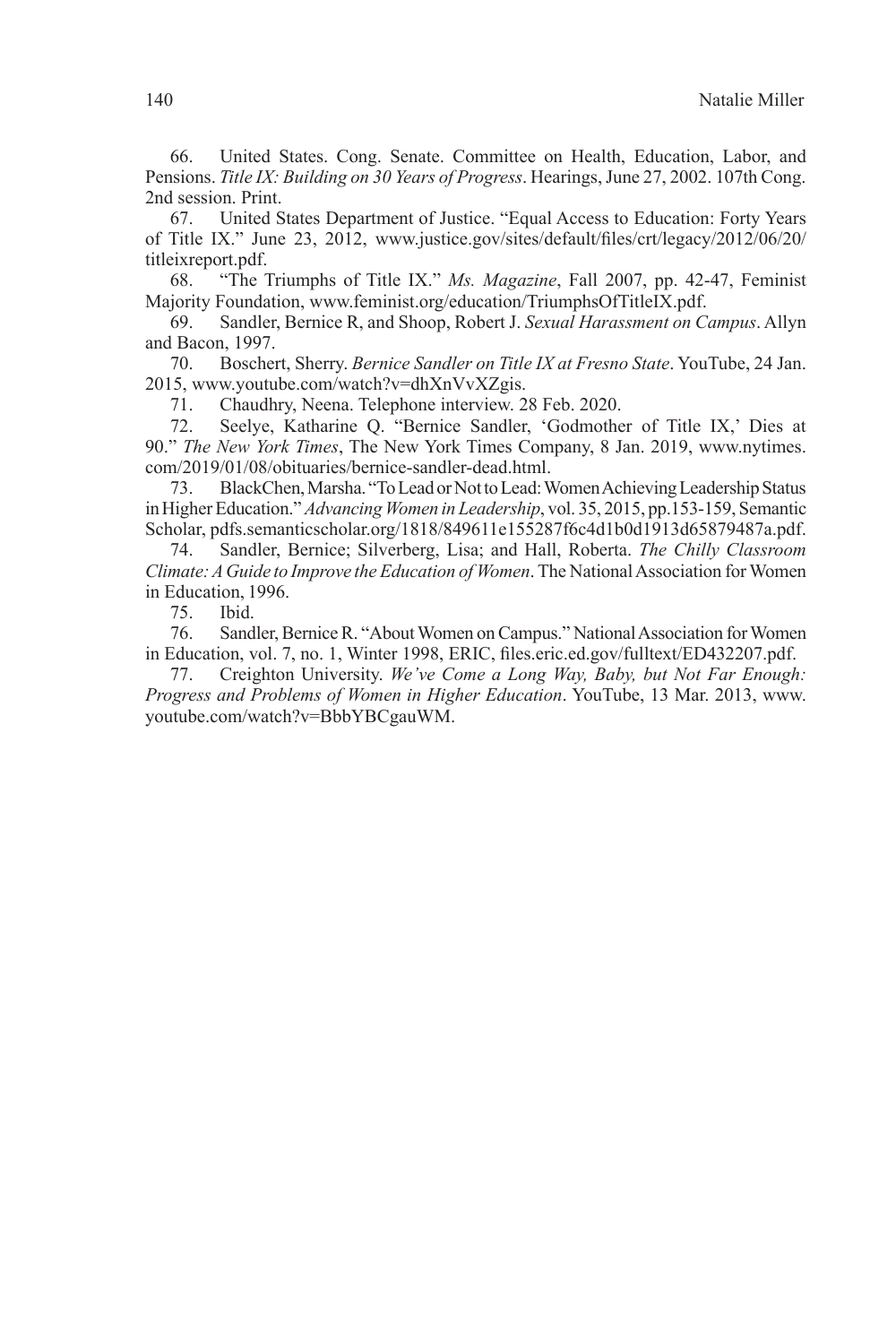## Appendix A



Bernice Sandler, (middle) commonly nicknamed "Bunny," and friends greet Senator Birch Bayh (right). Bayh's support and push for Title IX would advance the bill's movement through Congress, as it in turn made it to the desk of President Richard Nixon.

"Bunny with Birch Bayh." National Women's Hall of Fame, www.womenofthehall. org/women-of-the-hall/voices-great-women/bernice-resnick-sandler/bunny-wbirch-bayh/.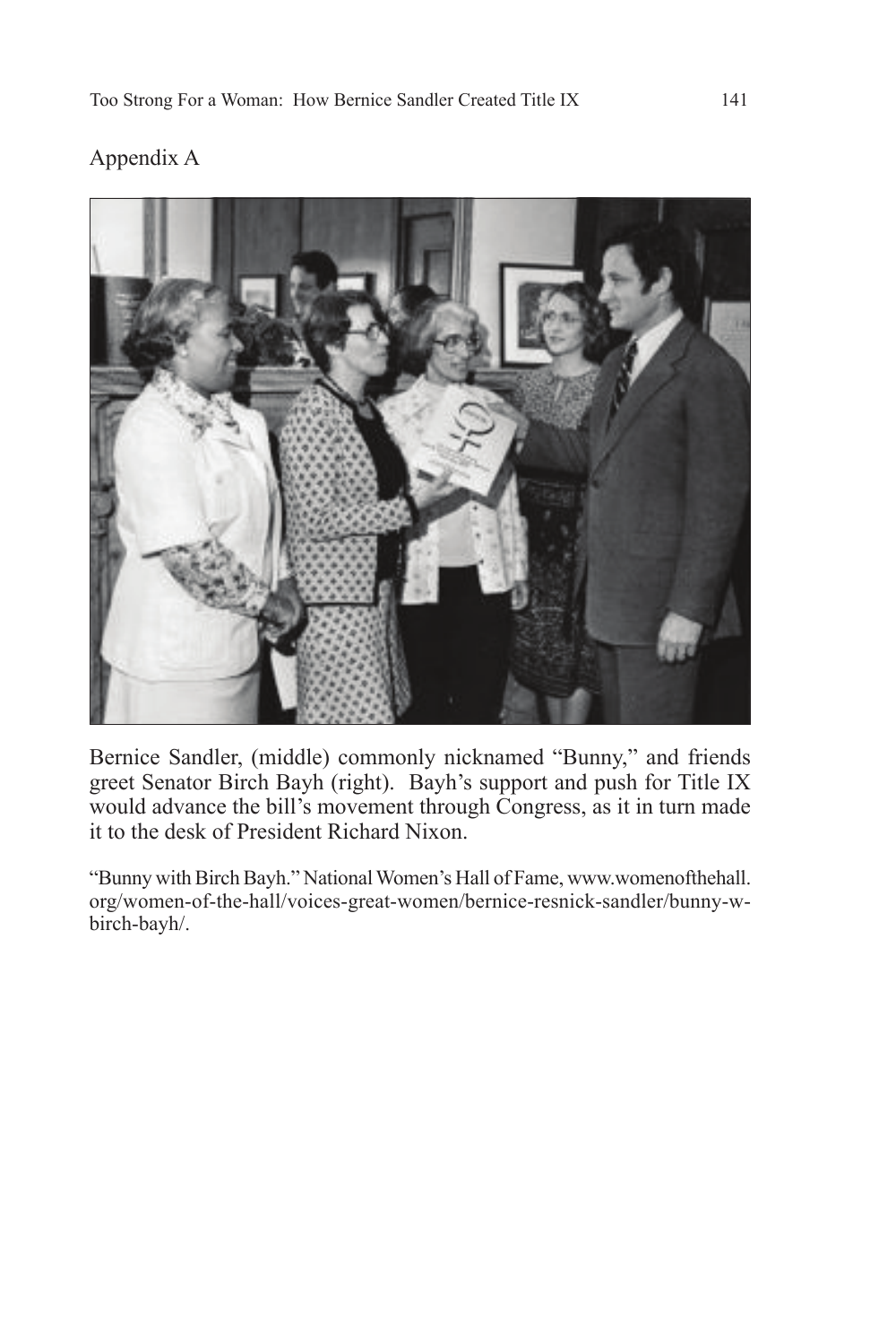## Appendix B



As illustrated, since Title IX's passage in 1972, female faculty numbers have drastically risen as women continue to advance their status as educators, particularly in STEM fields; previously, women were largely barred from learning and teaching these subjects. On the other hand, as women's numbers remain under fifty percent, such statistics prove we still have a ways to go.

National Science Foundation. "Women as a Percentage of Science & Engineering Doctorate Holders Employed Full Time in Academia, by Academic Rank, 1973– 2013." The National Coalition for Women and Girls in Education, 2016, www. ncwge.org/TitleIX45/Title% 20IX%20at% 2045-Advancing%20Opportunity%20 through%20Equity%20in%20Education.pdf.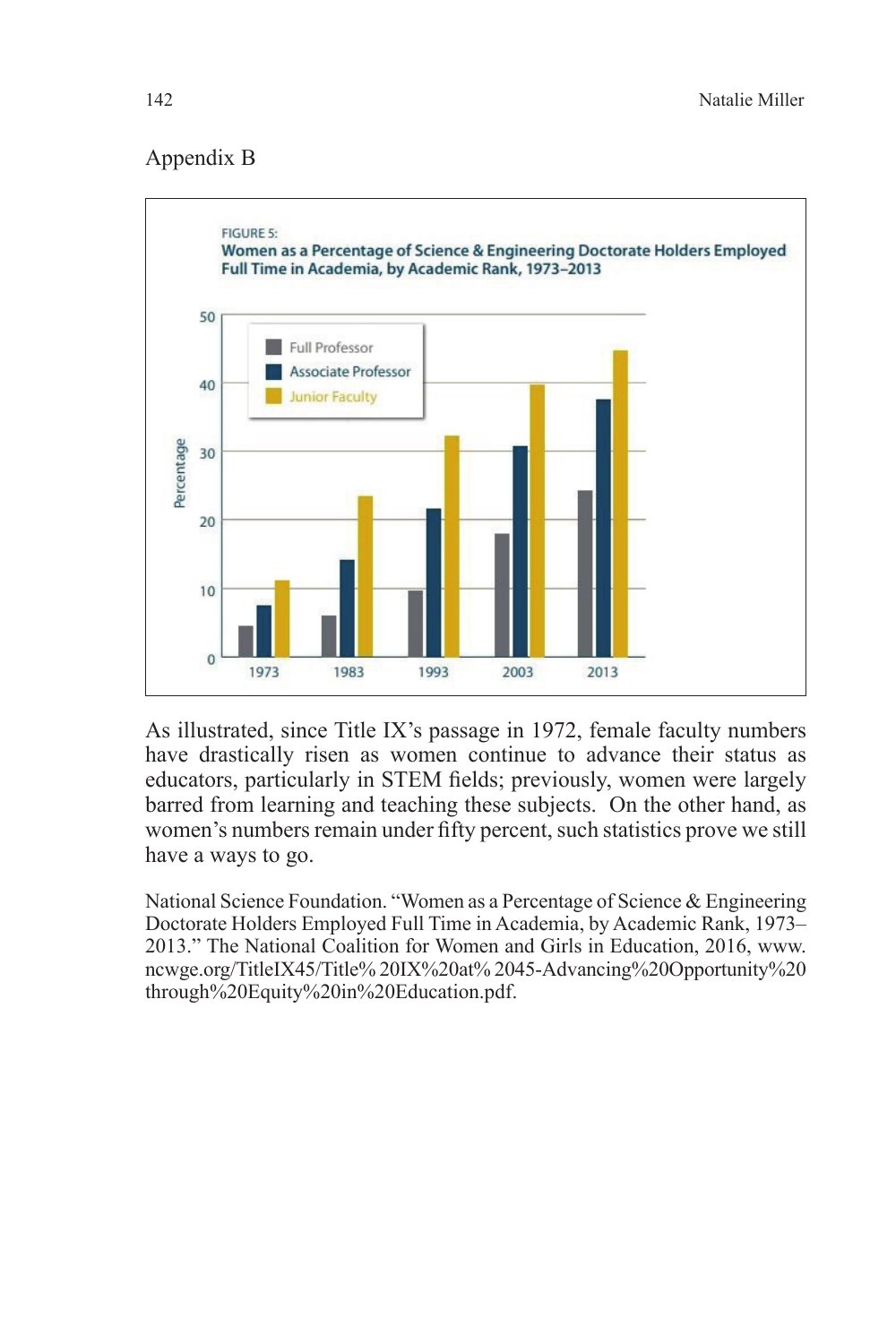## Annotated Bibliography

#### **Primary Sources**

### Interviews

Chaudhry, Neena. Telephone interview. 28 Feb. 2020.

Neena Chaudhry is the General Counsel and Senior Advisor for Education at the National Women's Law Center in Washington D.C. Presently, she and her team are one of the primary forces behind Title IX's implementation. Over the years, they've worked on numerous court cases using the law, actively seeking to bring about reform in higher education. During our phone interview, Ms. Chaudhry broke down today's process of using Title IX, from when issues are addressed in the schools, to when suits are brought into court, if need-be. Our conversation was highly-informative, and it was a great resource for understanding how Title IX is used in modern-day life.

Deneen, Linda. Personal interview. 12 Feb. 2020.

Linda Deneen is a former faculty member at the University of Minnesota Duluth. She got her job in the 1980s, hired to its then-recently-formed computer science department. Ms. Deneen's career was an equitable one, as she described being faced with virtually no discrimination amid her employment. Such an experience depicts the positive change that was taking place in the seventies and eighties. At one point during our interview, Ms. Deneen described how after a few years of work, she began receiving more pay than her husband, who worked at the university as well, albeit for not as long. Her pay raise greatly reflects the transformation many higher education institutes underwent at the time.

Dunkle, Margaret. Telephone interview. 10 Feb. 2020.

Shortly after the passage of Title IX, Margaret Dunkle began working with Bernice Sandler to see through its implementation. She was a member of the Association of American College's Project on the Status and Education of Women at the time. Along with many others of the women's movement, Ms. Dunkle made remarkable efforts regarding Title IX, including becoming the first Chair of the National Coalition for Women and Girls in Education and writing forward-looking analyses; two of her papers can be found later in the bibliography. Amidst our phone interview, Ms. Dunkle provided great amounts of information on a wide range of my project. She not only retold the story of how Title IX came to be, but also offered insight on its many impacts, and pointed out something that I had not thought of before: if more women were able to earn their Ph.D.s, then more women had a chance at becoming professors of higher education.

Kane, Mary Jo. Telephone interview. 18 Feb. 2020.

Mary Jo Kane is a Professor in the School of Kinesiology, and the Director of the Tucker Center for Research on Girls & Women in Sport at the University of Minnesota. Throughout her career, she has been critical in the University's implementation of Title IX. Although my project isn't based on athletics, as Title IX is so often associated with, Professor Kane helped to shed light on why athletics has become such an integral part of the law. During our interview, she explained the history of Title IX and athletics, which came about in the mid-seventies when women began noticing the blatant differences between men and women's privileges in sports. It wouldn't have felt right to ignore this fundamental aspect of Title IX, even though it isn't my focus.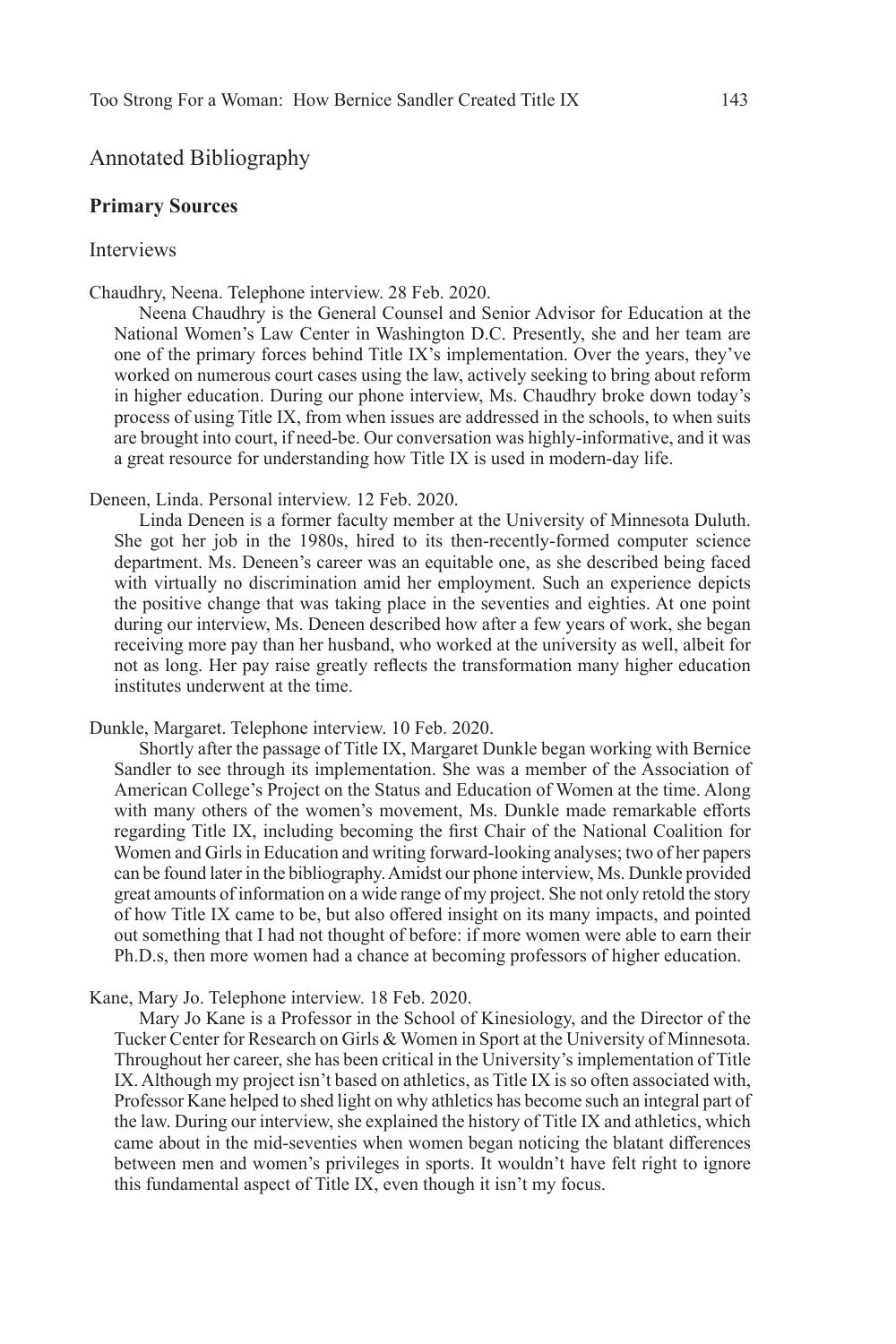Tsai, Bilin. Personal interview. 17 Feb. 2020.

Bilin Tsai worked as a chemistry professor at the University of Minnesota Duluth (UMD) for many years, having just retired recently. After receiving a job at UMD in 1976, Professor Tsai took up many positions over the years, from department head to the College of Science and Engineering Associate Dean; she is also responsible for the foundation of UMD's Women's Studies minor and has taken other measures to warm up the classroom towards women. During our discussion, Professor Tsai explained the use of unbiased hiring committees that became widespread in the seventies, one of which she was a part of at the time. Additionally, though not included in my paper, she recounted the change in women's numbers in the science department at UMD: at the beginning of her career, she was the only woman in her department of fifteen, while at the end, women numbered nearly half.

#### Books

The Carnegie Commission on Higher Education. *Opportunities for Women in Higher Education*. McGraw-Hill, 1973.

This publication covers women on campus both as students and faculty members and provides information on anything from professions, enrollment rates, and women in graduate and professional schools. I found the chapter on "Women as Faculty Members and Academic Administrators" especially fruitful. Within the chapter, examinations of female faculty at various higher educational settings can be found. During my reading, I discovered numbers on women's meager employment rates at colleges and universities; the latter of which generally employed even fewer females as faculty in the early 1970s.

Sandler, Bernice, and Shoop, Robert. *Sexual Harassment on Campus: A Guide for Administrators, Faculty, and Students.* Allyn and Bacon, 1997.

During the 1980s, issues with sexual harassment were first exposed on campus. And only to be expected, Bernice Sandler soon got involved, just as she had with athletics earlier. In her comprehensive study on sexual harassment, coauthored by Robert Shoop, Sandler wrote on the origins of sexual harassment and strategies to combat it. Used in my paper was the book's preface, which explained how reformers began noting harassment on campus.

Sandler, Bernice; Silverberg, Lisa; and Hall, Roberta. *The Chilly Classroom Climate: A Guide to Improve the Education of Women*. The National Association for Women in Education, 1996.

A euphemism for the unwelcoming environment women often faced in the classroom, the "Chilly Climate" still exists in some places today. While Sandler broke through countless barriers with Title IX, it must be said that women do not always stand on equal playing fields with men in the twenty-first century. Sandler's book on the Chilly Climate reflects this, though written over twenty years ago, as she defines the Chilly Climate and gives in-depth directions on how to fight against it.

### Congressional Hearings

United States. Cong. House. Special Subcommittee on Education of the Committee on Education and Labor. Discrimination Against Women. Hearings, Jun. 17, 19, 26, 29, 30, 1970. 91st Cong. 2nd session. Google Books, https://books.google.com/ books?id=WUGjxXucCWQC.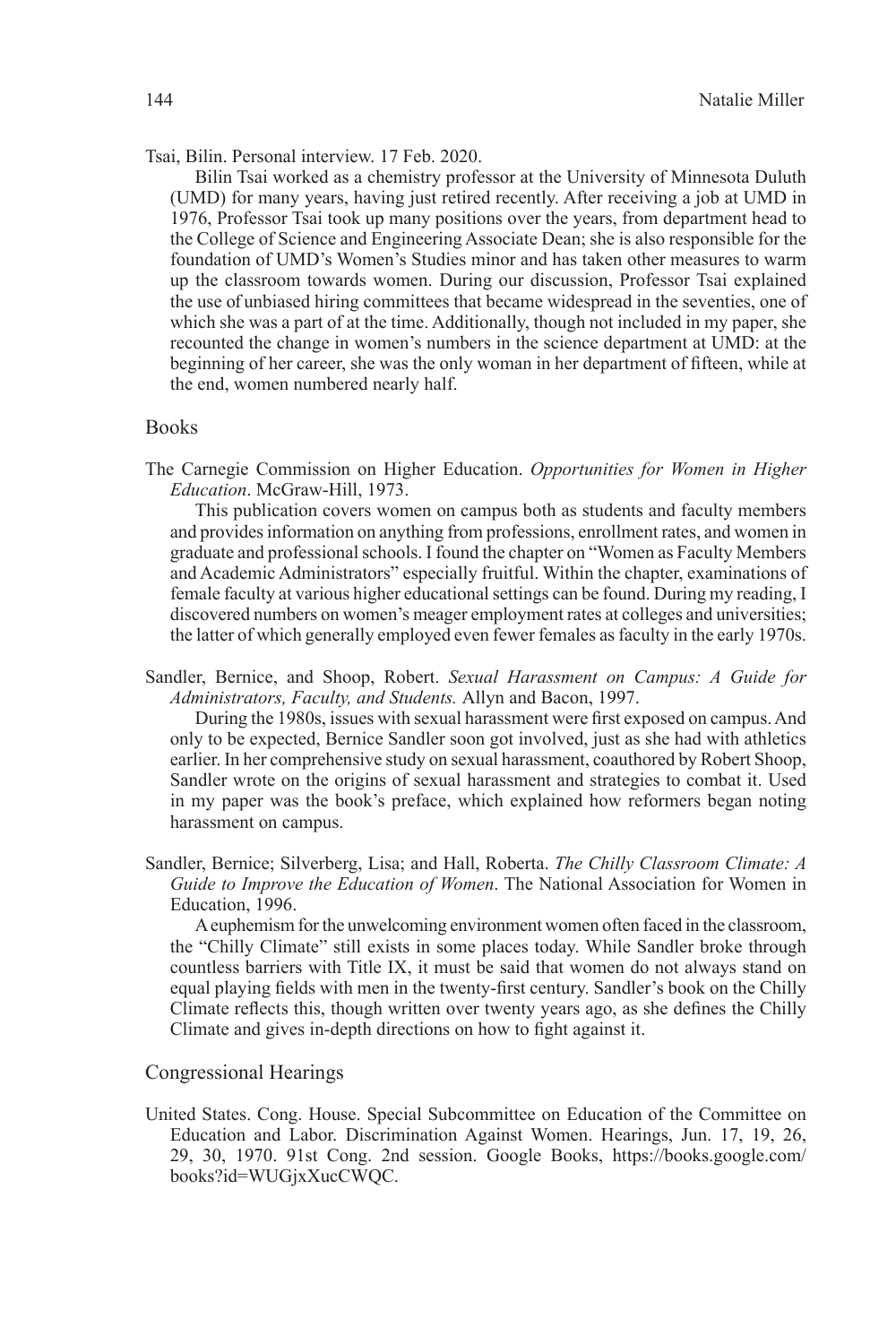A complete transcript of Edith Green's hearings on female faculty discrimination, the Discrimination Against Women inquiries spanned over the second half of June 1970. With Bernice Sandler later describing these testimonies as "horror stories," it is evident that they truly were. While Sandler herself testified first, she was followed by numerous other women. In my paper, I utilized one woman's story of extreme discrimination, a case in which she had taught without pay because her university couldn't afford to pay both her and her husband, a fellow professor.

#### Letters

Dunkle, Margaret. "A Matter of Simple Justice." Received by President Richard Nixon, 15 Dec. 1969, From the Archives of Margaret Dunkle [PDF].

Before Ms. Dunkle worked with Bernice Sandler, she worked on the President's Task Force on Women's Rights and Responsibilities. In her report to the president, Ms. Dunkle identifies injustices occurring in higher education, noting how colleges and universities required women to have higher test scores and grades to be accepted. She suggests what can be done about this and references the Civil Rights Act, though Title IX had yet to amend it. Ms. Dunkle was very nice in sending this booklet over email from her archives following our interview.

Griffiths, Martha. "Esch Amendment." Received by Carl D. Perkins, Schlesinger Library, Radcliffe Institute, Harvard University, 8 June 1970, Boston, Massachusetts.

Stored at the Schlesinger Library on the History of Women in America, Congresswoman Martha Griffiths wrote this letter to fellow House member Carl D. Perkins. While the letter's focus deals with the Esch Amendment, a piece of legislation that would've amended the Civil Rights Act to allow discrimination regarding pensions and retirement, Griffiths's letter also does a fine job of defining the Civil Rights Act and what it protected citizens against. This letter was retrieved through the Schlesinger Library's online scanning service.

Hannon, Sharron. "1970 Study of Chicago Career Women." Received by Bernice R. Sandler, Schlesinger Library, Radcliffe Institute, Harvard University, 11 September 1970, Boston, Massachusetts.

A letter written to Sandler for her research on sex discrimination in employment, Hannon's study analyzes women's reasons for working, their various occupations, and their opinions on the feminist movement's advances in equal employment. As noted in one of the letter's surveys, sixty-percent of all women surveyed agreed: the movement was indeed making valuable advances in this area, and would continue to. This notion is mentioned in my paper. This letter was also retrieved through the Schlesinger Library's online scanning service

Sandler, Bernice R. "Project on the Status and Education of Women." Received by Professor Eric F. Goldman, *Alexander Street*, ProQuest, 25 Feb. 1976, documents.alexanderstreet. com/d/1005577059.

Written to Eric Goldman for a book he planned to publish on Title IX, Bernice Sandler recounted much of her story to him in her letter, Project on the Status and Education of Women. She specifically wrote about her discovery of the problems pertaining to Titles VI and VII—and how they left women wide open and vulnerable to discrimination as higher education faculty. The recounting of this little-known law that Sandler had discovered was used in my paper's description of her research on sex discrimination in university faculty employment.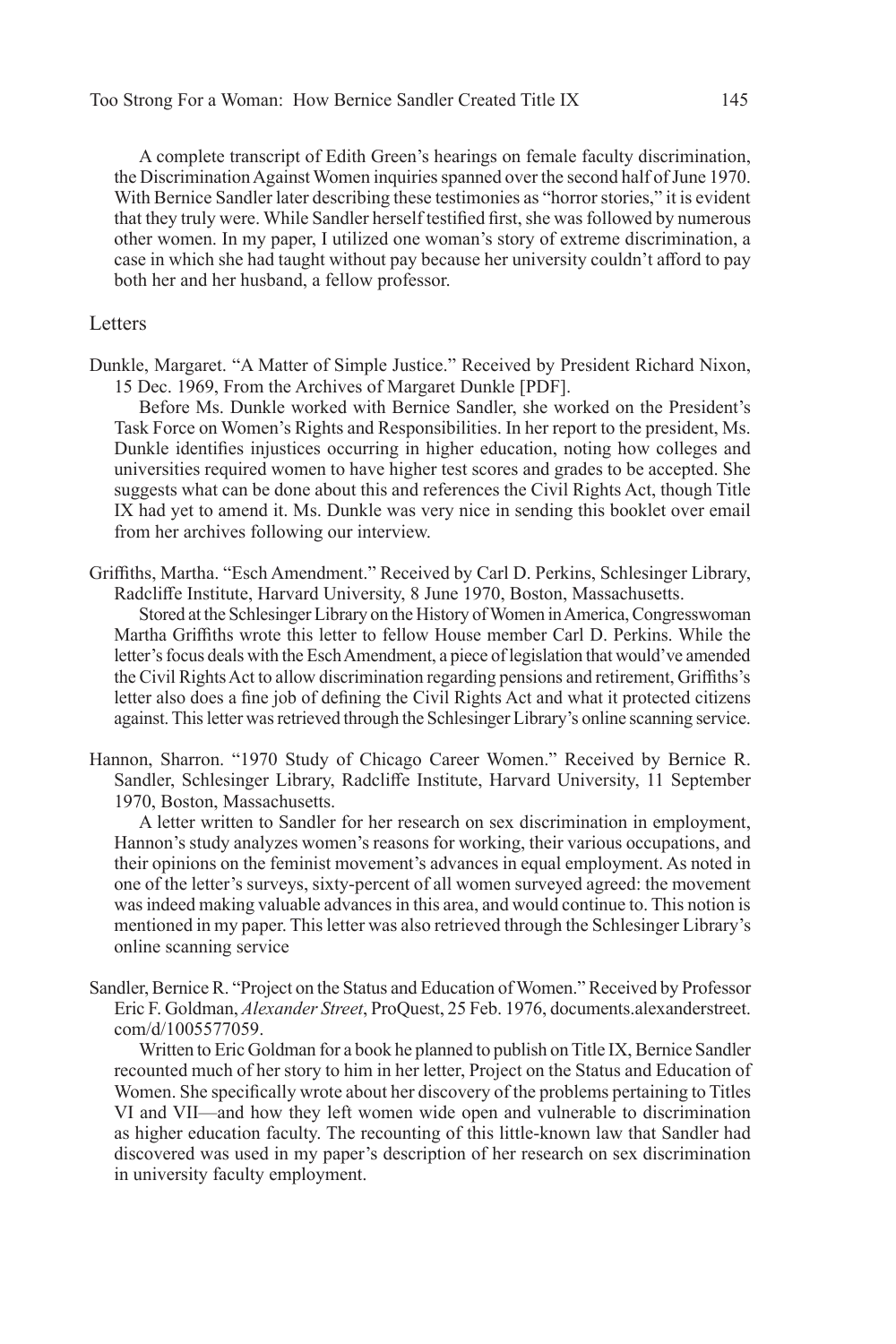#### **Oratories**

Boschert, Sherry. *Bernice Sandler on Title IX at Fresno State*. YouTube, 24 Jan. 2015, www.youtube.com/watch?v=dhXnVvXZgis.

While at Fresno State, Sandler spoke with a group of girls who formed a coalition to improve school policies on sexual harassment. In fact, Sandler asked the filmmaker to publish it, so that other schools may see what she has to say about Title IX and sexual harassment. As Sandler and the others discuss the implications of Title IX regarding sexual harassment, the Godmother of Title IX makes a point to define sexual assault as an illegal act. The ramifications of this offense are now enforced with Title IX. This key idea was used in the brief overview of sexual harassment within my paper.

Boschert, Sherry. *The Godfather of Title IX*. YouTube, 23 June 2015, www.youtube.com/ watch?v=Npf-CTr3Rwk.

Described as the "Godfather of Title IX," in comparison to Sandler being the Godmother, Vincent Macaluso prompted Sandler to initiate her long stream of complaints to the federal government. At ninety-three years old, in this video he recounts the small yet critical role he played in Title IX's creation, as he quietly instructed Sandler on how to go about filing such complaints. A few years later, Sandler would have filed hundreds. Although his identity stayed anonymous for years, at this time Macaluso has revealed it was he who helped Sandler.

Creighton University. *We've Come a Long Way, Baby, but Not Far Enough: Progress and Problems of Women in Higher Education*. YouTube, 13 Mar. 2013, www.youtube.com/ watch?v=BbbYBCgauWM. This was where Sarah thought that Sandler would be the author, not Creighton, if it is her speech.

In her oratory, Sandler presents how life was for women before and after Title IX. She speaks on how discrimination was hardly acknowledged in the sixties; more so, those who practiced it claimed it wasn't a problem. She continues on through the passage of Title IX to the present day, where discrimination in higher education has been largely destroyed, though not entirely. The closing quote to my paper, the title of this video epitomizes the essence of Title IX: "We've come a long way, baby, but not far enough."

PublicResourceOrg. *Interview With Congresswomen Martha Griffiths and Patsy Mink.*  YouTube, National Commission on the Observance of International Women's Year 1975, 1974, www.youtube.com/watch?v=AYpbLCC\_2dI.

To provide background information on Patsy Mink, another important force in Title IX's creation, this video was consulted. Following her rejection from medical school due to her sex, Mink pursued law and later Congress, where she fought for women's equity for her entire career. To extend the family tree of Title IX, Mink is commonly referred to as the Mother of Title IX, which would later be renamed the Patsy Mink Equal Opportunity in Education Act. (Dunkle, Margaret. Telephone interview. 10 Feb. 2020)

Raffel, Norma K. "The Women's Movement and Its Impact on Higher Education." WEAL, Jan. 1973, ERIC, files.eric.ed.gov/fulltext/ED074886.pdf.

As written in a transcript of a speech given at the annual meeting of the Association of American Colleges San Francisco, Norma Raffel, President of WEAL, delivered a powerful oratory in January of 1973. As mentioned in my paper, when the issues that surrounded Title IX became important to many in the 1970s, more women's groups, both local and national, sprang up. Within her speech, she addresses such groups, giving them recommendations on how to proceed in fighting for women's equity.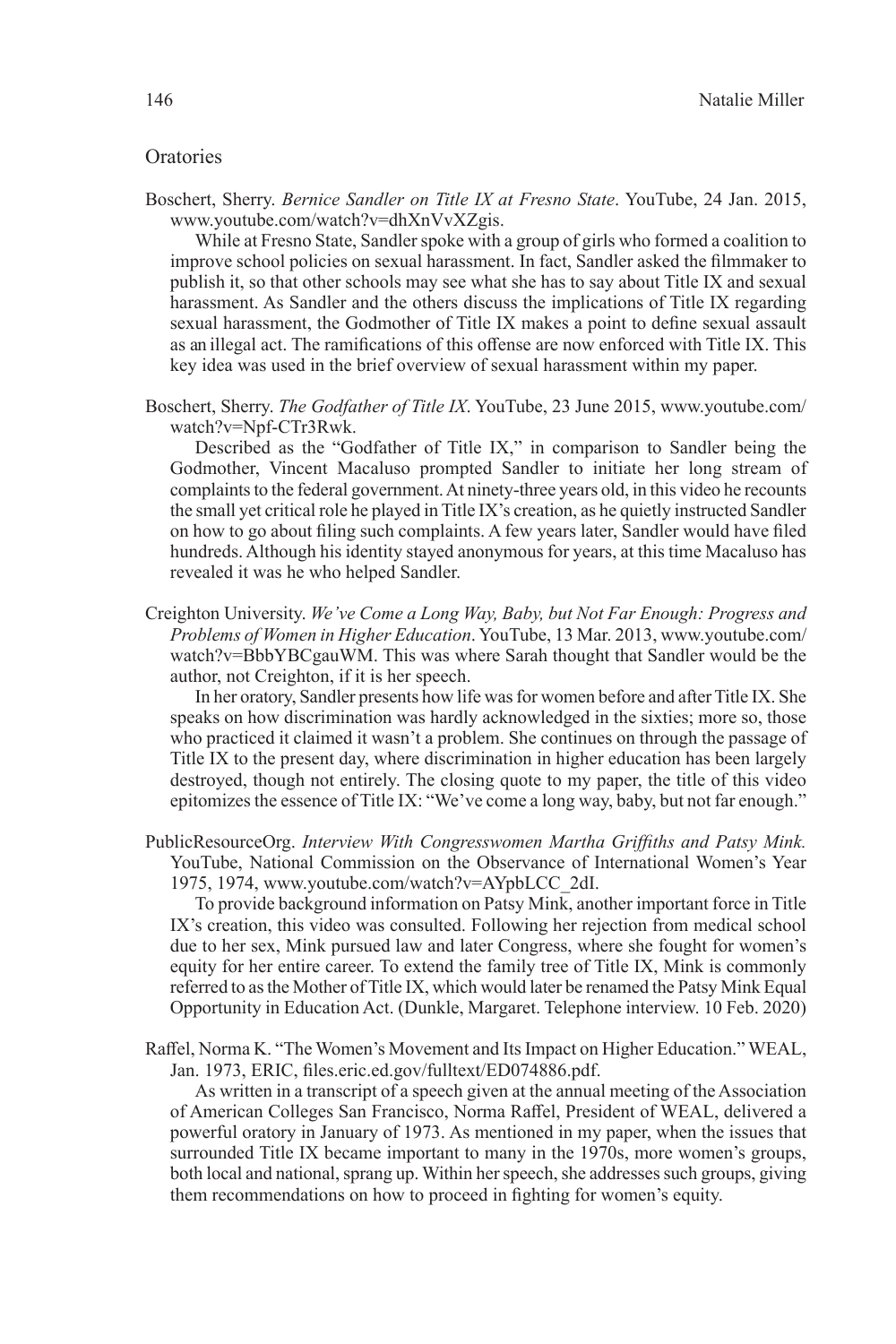### Periodicals

- Bayh, Birch. "Personal Insights and Experiences Regarding the Passage of Title IX." *Cleveland State Law Review*, vol. 55, no. 3, 2007, pp. 463-471, Cleveland State University, engagedscholarship.csuohio.edu/cgi/viewcontent.cgi?article=1192&context=clevstlrev. Another of the central forces behind Title IX, Birch Bayh wrote about his part in the law's passage along with what inspired him to do it in the *Cleveland State Law Review*. Democratic Senator Bayh had previously pushed for women's rights in the ERA; with it stalled, he moved on to adding his support for the up-and-coming Title IX amendment. His insight on the 1972 law proves how passionate Bayh was towards it, as he tirelessly pushed it through the Senate. He only compromised once, when he was forced to exclude women from football in a revision of the bill.
- BlackChen, Marsha. "To Lead or Not to Lead: Women Achieving Leadership Status in Higher Education." *Advancing Women in Leadership*, vol. 35, 2015, pp.153-159, Semantic Scholar, pdfs.semanticscholar.org/1818/849611e155287f6c4d1b0d1913d65879487a.pdf. "To Lead or Not to Lead" offers a look into the academic climate in which women currently exist. Although in theory, nothing holds women back from taking up leadership positions in higher education, the truth is much harsher. In her research paper, BlackChen examines the various causes of women's struggle to exert power in their positions and level up, of which include lack of empowerment and being a minority in faculty. This resource was used to introduce the barriers women still face today.
- Fishel, Andrew. "Organizational Positions on Title IX: Conflicting Perspectives on Sex Discrimination in Education." *The Journal of Higher Education*, vol. 47, no. 1, 1976, pp. 93-105, Ohio State University Press, www.jstor.org/stable/1978716?origin=JSTORpdf&seq=1.

"Organizational Positions on Title IX" examines comments submitted by women, teachers, students, and national civil rights commissions across the country on how to enforce Title IX. Fishel references HEW (the Department of Health, Education, and Welfare) on multiple occasions, as it was key when it came to Title IX's enforcement. Information on what HEW was and what it did was used in my paper.

Fleishman, Sandra. "Panel Informed Sexists 'Hard to Change'." *The Diamondback*, 19 Mar. 1971, p. 8.

Retrieved through the University of Maryland's digital library archives, this news article reflects on the panel Sandler moderated at the University, known as, "Woman: Low Man on the Economic Totem Pole." The article references Sandler's charge against UMD, among other steps she took to bring about reform on campus. This piece also mentions an early instance of the Health, Education, and Welfare Department's enforcement of affirmative action, which is what in particular I took away for my paper.

Lewis, Alan. "Female Treatment Investigated." *The Diamondback*, 15 Apr. 1970, p. 2.

Another article written in the University of Maryland's *The Diamondback* newspaper, Lewis's column offers a basic overview of Sandler's interactions with the University of Maryland. In the article, Lewis writes that "Mrs. Sandler [claimed] this case [was] only one instance in the general pattern of discrimination against women at the University," going on to explain that her report and her charges would form the base of a civil rights investigation. I noted the mention of a violation of Title VII within the article, which wasn't something I had come across previously, so this piece was useful in the way that it tied the Executive Order and Title VII (which is what the E.O. amended) together.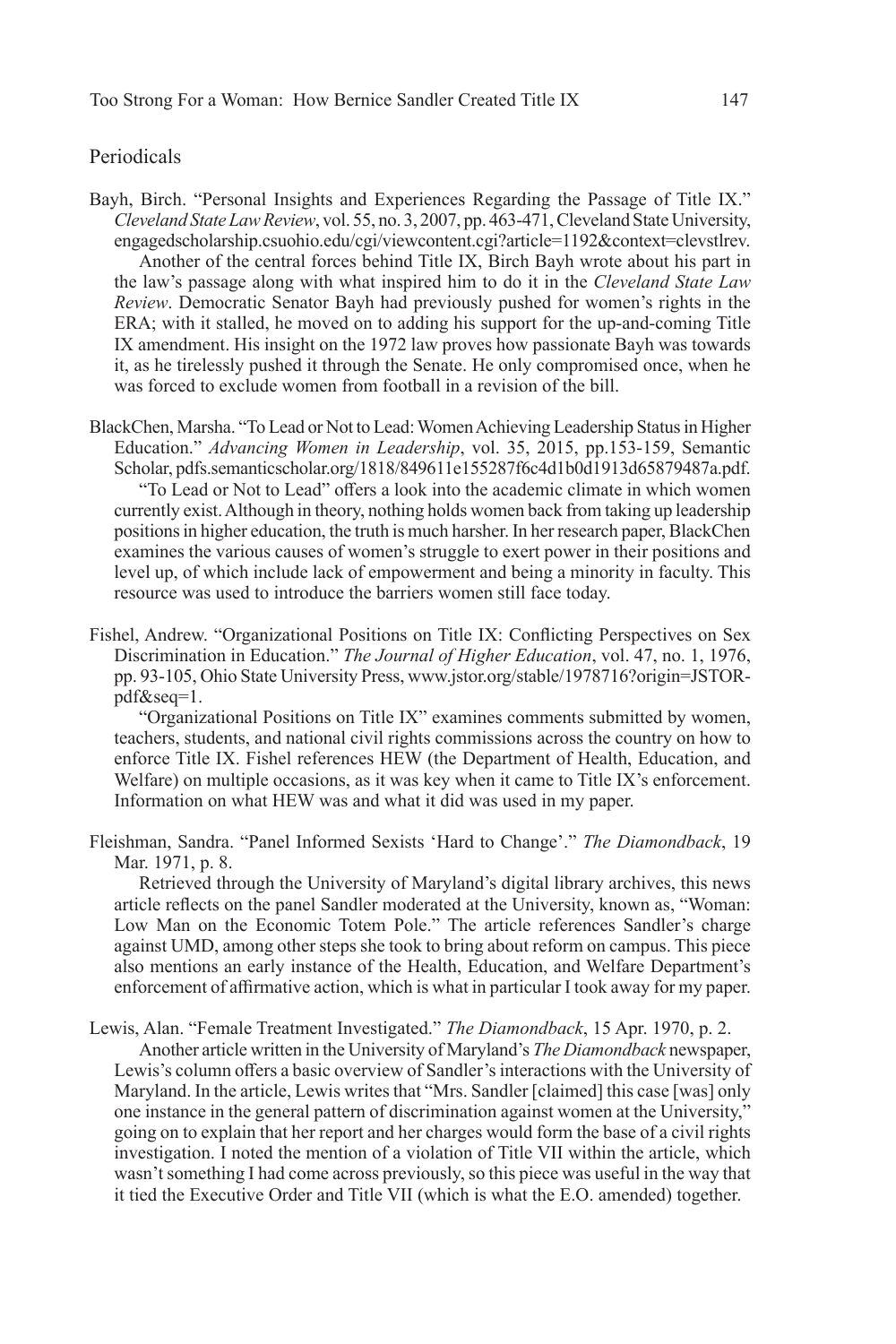- Sandler, Bernice R. "About Women on Campus." National Association for Women in Education, vol. 7, no. 1, Winter 1998, ERIC, files.eric.ed.gov/fulltext/ED432207.pdf. Similar to *The Chilly Classroom Climate*, "About Women on Campus" describes the causes of deep-rooted discrimination in the workplace. Though they are my own, I felt that the phrases, "disparaging attitudes" and "ingrained beliefs" summed up this article well, as it heavily discusses men's adamant refusal to see female colleagues as their equals.
- Sandler, Bernice R. "Title IX: How We Got It and What a Difference It Made." *Cleveland State Law Review*, vol. 55, no. 4, 2007, pp. 473–489, Cleveland State University, engagedscholarship.csuohio.edu/cgi/viewcontent.cgi?article=1193 &context=clevstlrev.

Time and time again, I found myself referencing this source as I felt Sandler retold her story so thoroughly within it. Written in 2007, Sandler also covers details ranging from the typical college environment of the sixties to the uproar those colleges faced after 1972. This source was invaluable in the way that it worked as a guideline for my project and helped me establish where I wanted to go with the short-term and long-term impacts, ultimately leading me to many other sources.

Sandler, Bernice R. "'Too Strong for a Woman'—The Five Words That Created Title IX." *About Women on Campus*, 1997, www.bernicesandler.com/id44.htm.

Another in-depth summary of Sandler's involvement with Title IX, this article was the very one that inspired me to name my project what I did. From it, I found the narration of Sandler's rejection from three separate jobs, her immediate reaction, and the research that followed. This piece was one that I felt was useful to reference frequently for fact-checking, as it was written by Sandler herself.

Sandler, Bernice. "University Down on Women." *The Diamondback*, 16 Feb. 1970, p. 9. Bernice Sandler's article written for *The Diamondback* analyzes various sexist notions formerly practiced at the University of Maryland, of which include a tendency to turn away female applicants for full-time positions and a resistance to give tenure to the women who do teach. As Sandler wrote, "In my own department . . . there has never been a woman with tenure, and one of the tenured male faculty continues to tell women students that they ought not to consider a professional career." Such a quote exemplifies the University's prejudice towards female faculty; the article's information about tenure, or lack thereof, was utilized in my paper.

### Non Periodicals

Dunkle, Margaret, and Sandler, Bernice. Sex Discrimination Against Students: Implications of Title IX of the Education Amendments of 1972. *Association of American Colleges*, Carnegie Corp. of New York, 1975, ERIC, files.eric.ed.gov/fulltext/ED119586.pdf.

Ms. Dunkle and Bernice Sandler wrote this paper together for the purpose of aiding colleges in amending their practices. Their extensive handbook covers any and all of the issues a female student or faculty member might face, and how to go about resolving these issues. Their piece was one of many put out at the time by various organizations, revealing the initial push that was felt by many institutions to reform.

Sandler, Bernice R, and Hall, Roberta M. *The Campus Climate Revisited: Chilly for Women Faculty, Administrators, and Graduate Students*. Project on the Status and Education of Women Association of American Colleges, Oct. 1986, ERIC, files.eric. ed.gov/fulltext/ ED282462.pdf.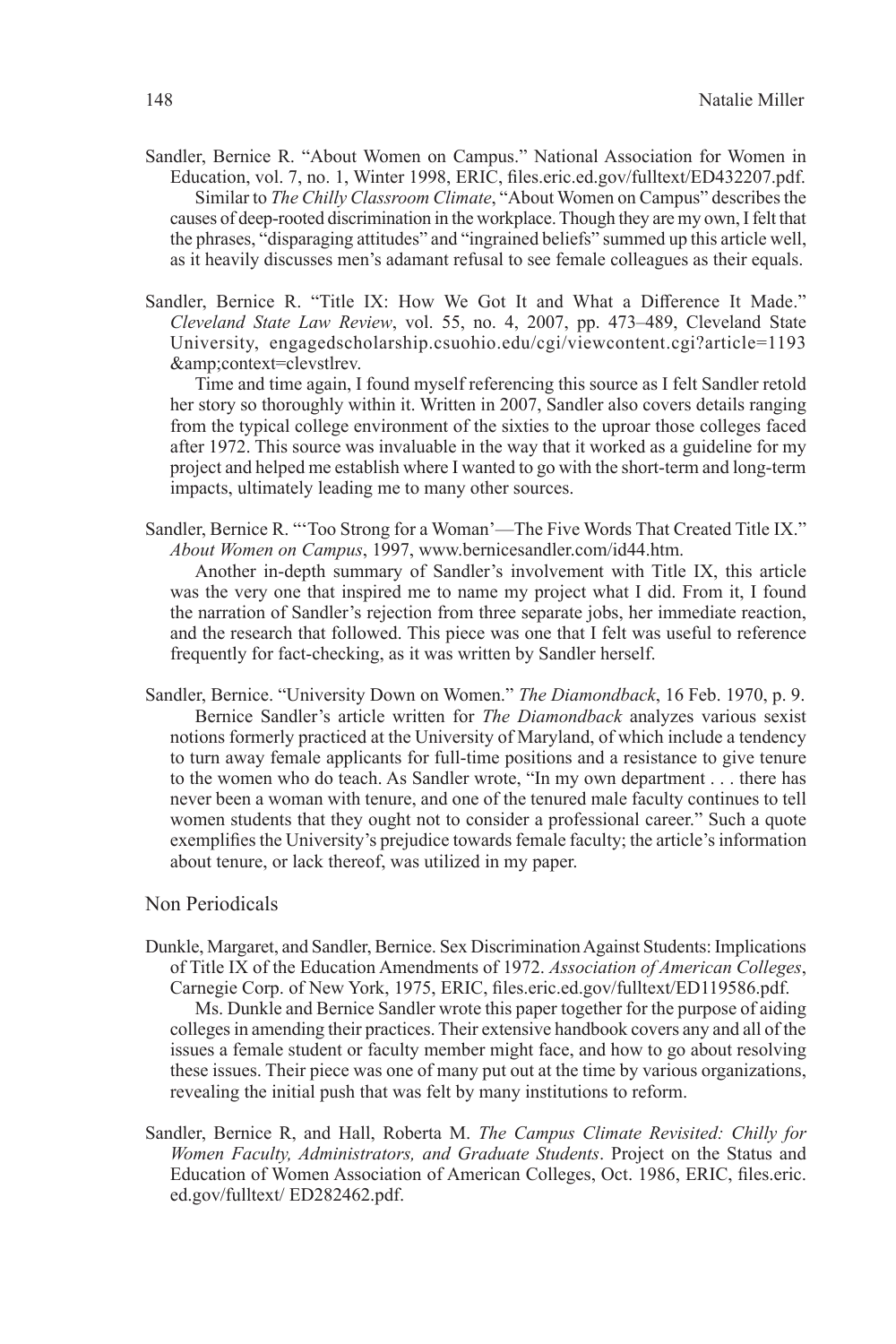An early source touching on the Chilly Climate, Sandler and Hall do well in their description of former conditions women faced in the classroom and as professors. Ironically, many of these issues are the same as the ones that continue to hold back women today. Nonetheless, they again tell of how these issues can be fought against and prevented, though these strategies were not mentioned in the early parts of my paper.

#### Reports

Mickelson, Susan. "Women Graduates. A Statistical Survey of the Proportion of Women Earning Degrees in Higher Education in the U.S." WEAL, Aug. 1975, ERIC, files.eric. ed.gov/fulltext/ ED116517.pdf.

As mentioned, many organizations began studies on women's demographics in academia following Title IX's passage. After enough complaints made by women surfaced, WEAL launched a full-scale, nationwide study to report on women's numbers as students and as faculty of varying subjects; previously, some schools were able to get by in discriminating against women, as there were no numbers for proof. Once such a report was completed, it became easier to prove discrimination on campus using these often-alarming statistics. With men outnumbering women significantly in most fields, WEAL and other organizations had their work cut in half as new, statistical proof came about.

Nuñez, Louis. "Enforcing Title IX: A Report of the United States Commission on Civil Rights." U.S. Commission on Civil Rights, Thurgood Marshall Law Library, University of Maryland School of Law, 1980, Baltimore, Maryland, www2.law.umaryland.edu/ marshall/usccr/documents/cr12en27.pdf.

The U.S. Commission on Civil Rights began working with Title IX soon after HEW; a particularly powerful idea I noted within this report was the Commission's ability to revoke federal funding from higher education institutes in violation of Title IX. Again, the report depicts the growing change in America, as the federal government buckled down on regulations in discrimination and women's movements garnered more influence.

Sandler, Bernice R. "*Sex Discrimination at the University of Maryland*." A Report Prepared for The Women's Equity Action League, 1969, ERIC, files.eric.ed.gov/ fulltext/ED041565.pdf.

As written in the copy of her very first report filed to WEAL, following Macaluso's advice, Sandler reviews the climate for women at the University of Maryland. Looking from both the perspectives of female students and faculty, she employs statistics and experiences to reveal the truth of sex discrimination at UMD. Her report would quickly motivate WEAL to act against institutions nationwide, and Sandler herself would continue in writing such reports.

*Title IX and Sex Discrimination*. US Department of Education (ED), 10 Jan. 2020, www2. ed.gov/about/offices/list/ocr/docs/tix\_dis.html.

Taken from the U.S. Department of Education's page is an exact quote from the Title IX legislation. Sometimes described as a simple law that is only thirty-seven words, the truth of the matter is that Title IX is infinitely more complex. With countless details amending the Civil Rights Act, among other things, Title IX is in fact hundreds of words long. However: it is widely agreed upon that these thirty-seven words represent the most important aspects of the law.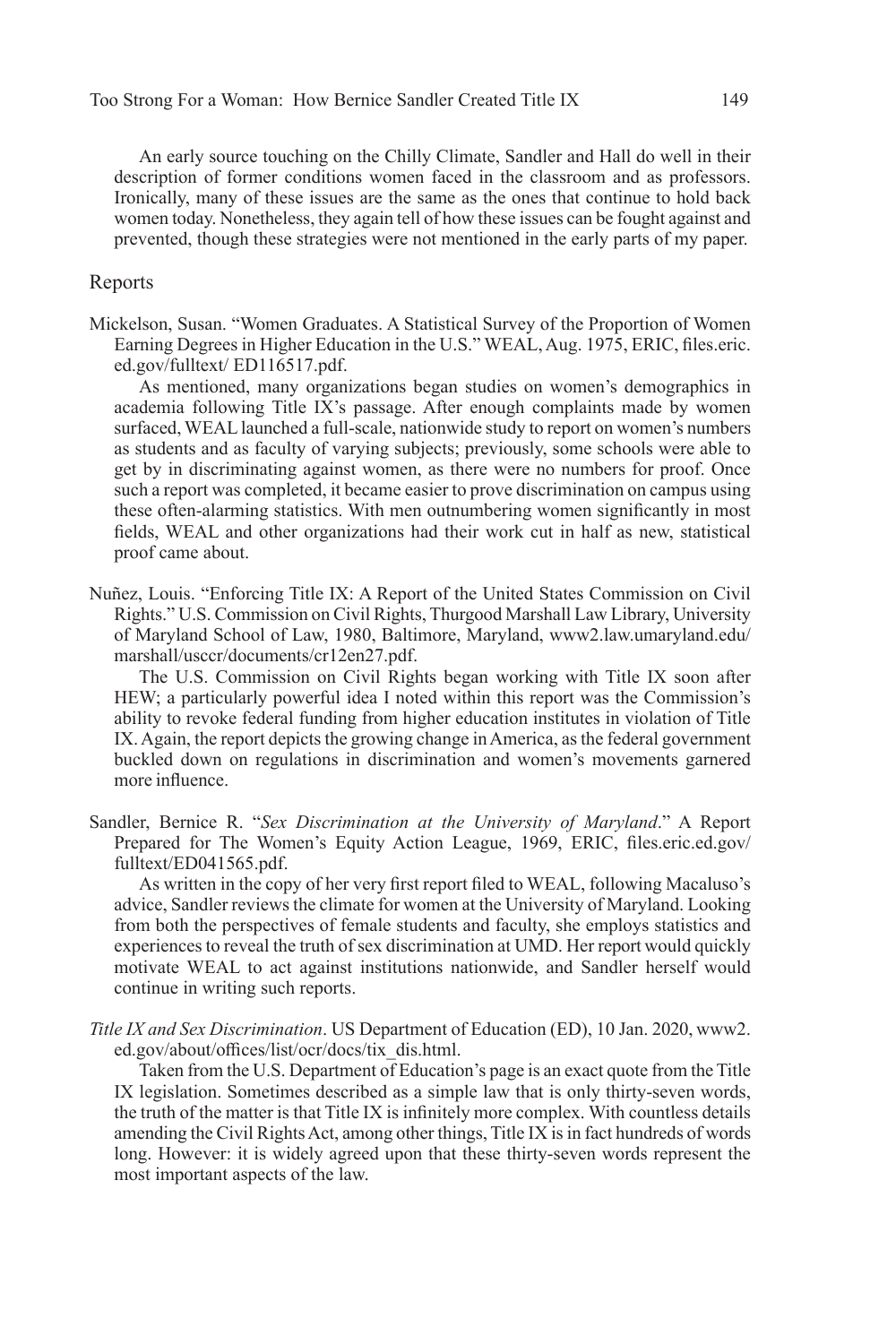#### **Secondary Sources**

#### **Books**

Busch, Elizabeth Kaufer, and Thro, William E. *Title IX: The Transformation of Sex Discrimination in Education.* Routledge, Taylor and Francis Group, 2018.

Accompanied by a timeline, this text has a useful breakdown of Title IX's progress. As stated in the book, on January 31st of 1970, WEAL filed its first class-action lawsuit against all federally-funded colleges and universities of America; from there, it was apparent that the lawsuit (pushed for by Sandler) acted as a springboard for the events that would soon follow, including Edith Green's hearings.

Chamberlain, Mariam K. *Women in Academe: Progress and Prospects*. Russell Sage Foundation, 1988.

The "Historical Backgrounds and Overview" chapter of this book proved to be of great worth as it excellently summarizes early higher education in America and women's first opportunities to receive it. Within, the institution Oberlin College came up, which I was surprised to see opened its doors to women two-hundred years following the establishment of Harvard University, America's first place of higher learning. Having such information available in my earliest section really goes to show how far women have come in academia.

Melnick, R. Shep. *The Transformation of Title IX: Regulating Gender Equality in Education*. Brookings Institution Press, 2018, E-book.

Though it's a rather obvious idea, Title IX allowed women to begin taking up cases and suing universities. Yet before, women had little power to stand up against discrimination, so this obvious idea is also a powerful one. Melnick, in his writing, agrees, explaining the importance of women's need to fight back as he references various lawsuits filed on the basis of Title IX.

Meyers, Marian. *Women in Higher Education: The Fight for Equity*. Hampton Press Inc., 2012.

Utilizing a broad perspective on women's education equity with little mention of the Educational Amendment, Meyers mentions Title IX just once: "...made it illegal to hold potential female Ph.D. candidates to higher admission standards than males," (3). Still, the word "illegal" leaves an impact on her readers, as we realize the implications of the law. Her explanation is simple and truthful, and the exact sort of protection American women were looking for.

#### Congressional Hearings

United States. Cong. Senate. Committee on Health, Education, Labor, and Pensions. *Forty Years and Counting: The Triumphs of Title IX*. Hearings, June 19, 2012. 112th Cong. 2nd session. Print.

Retrieved from the Government Documents section at the University of Minnesota Duluth, the transcript of Senate Committee's hearings offers much insight on the presentday ramifications of Title IX. As one Senate member suggests, Title IX has broken down barriers for girls not only in schools, but also in their minds. Girls of today know that if they work hard, they may do anything they wish with their futures.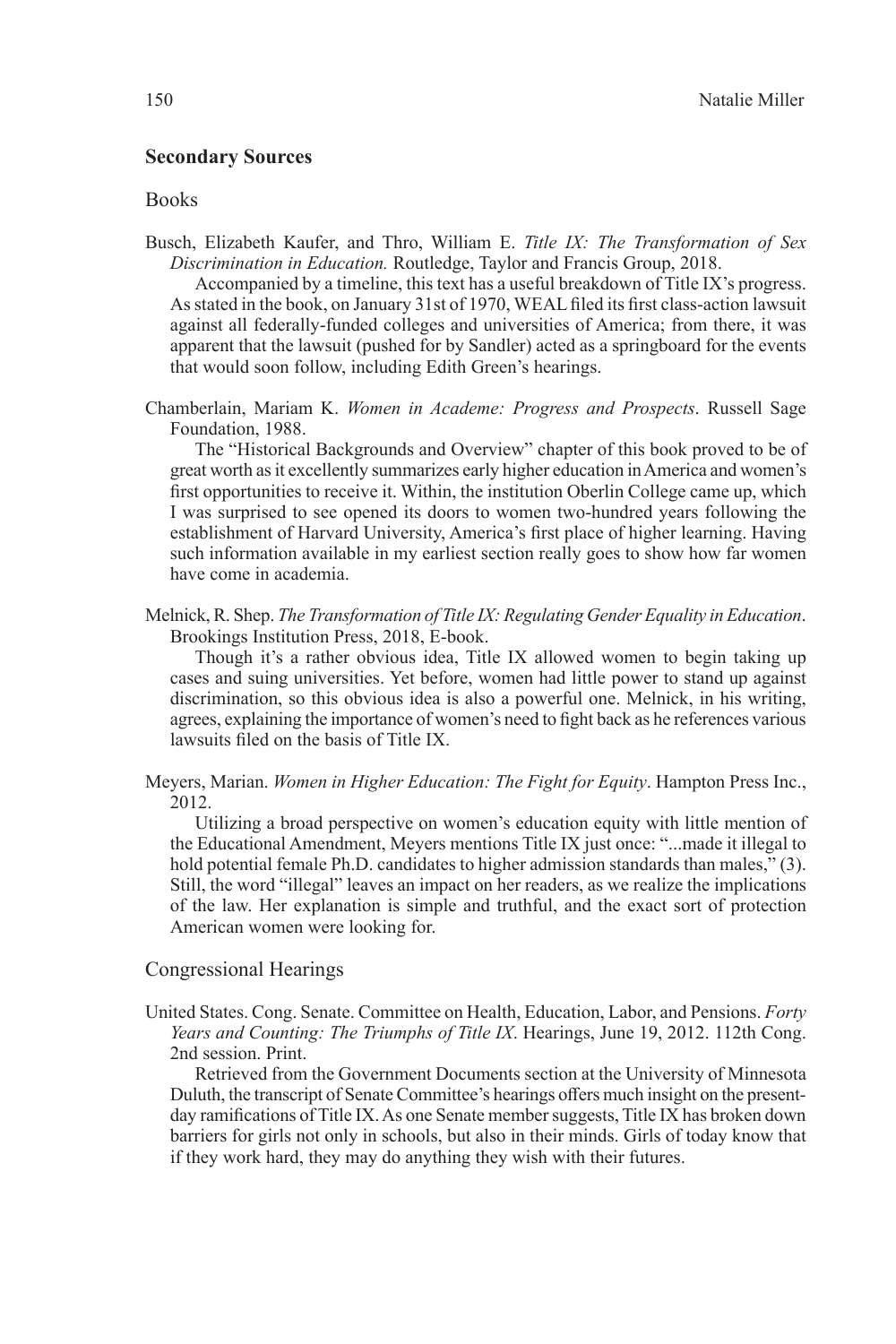United States. Cong. Senate. Committee on Health, Education, Labor, and Pensions. *Title IX: Building on 30 Years of Progress*. Hearings, June 27, 2002. 107th Cong. 2nd session. Print.

Also retrieved from the University of Minnesota Duluth, members of the Senate once again reflect on Title IX's universal impacts, though ten years earlier. Taken from the transcript include some astonishing statistics on how female graduates from law and medicine have multiplied, in turn making for more female professors at the ready.

#### Periodicals

Kiernan, Denise. "The Little Law That Could." *Ms. Magazine*, 2001, pp. 19–25.

After having interviewed Bernice Sandler, writer Denise Kiernan retells her interviewee's story. With a focus on the Edith Green court hearings, Kiernan describes the process Title IX went through, from fledgling bill to full-blown law. Within the article, Sandler is written to have described the hearings as "horror stories"—though the hearings did not receive much national attention, considering the Title IX bill slipped through Congress soon enough and to the president's desk. With the law's passage, Sandler explained to Kiernan, "He's not thinking Title IX is a big deal. It's just a little thing that's in there."

Parker, Patsy. "The Historical Role of Women in Higher Education." *Administrative Issues Journal: Connecting Education, Practice, and Research*, vol. 5, no. 1, 2015, pp. 3–14., ERIC, files.eric.ed.gov/fulltext/EJ1062478.pdf.

Throughout my research, I found that women's higher education prior to the 1960s was not well-documented. But again, previously women had not been overly-associated with it. Yet having stumbled across this research article, offering a look farther back at education than I had seen before, I immediately took note of it. "The Historical Role of Women in Higher Education" covers everything from when women were first invited to college to their increased role as teachers during WWII, with explanations as to why their numbers have been higher some times than others.

"The Triumphs of Title IX." *Ms. Magazine*, Fall 2007, pp. 42-47, Feminist Majority Foundation, www.feminist.org/education/TriumphsOfTitleIX.pdf.

Another article that compared the differences on campus between 1970 and more recently, this piece's statistics reveal the effect on faculty and college president demographics Title IX has had. Published by the Feminist Majority Foundation, these statistics and the accompanying writing celebrate how far women have come as faculty, students, and athletes.

#### Reports

Schwartz, Robert A. "American Educational Research Association." US Department of Education, *Historical Struggles and Opportunities for Women in Education Leadership*, 1996, pp. 5–7, files.eric.ed.gov/fulltext/ED395552.pdf.

As the Dean of Women was the first position of power in higher education awarded to females, it seemed vital to include. Schwartz's report explains the creation of the Deans, as well as their eventual fall as they became assistants to the college deans years later. In a male-dominated environment, the Deans of Women were necessary for the vitality of young girls on campus—though in the long run, they held little power.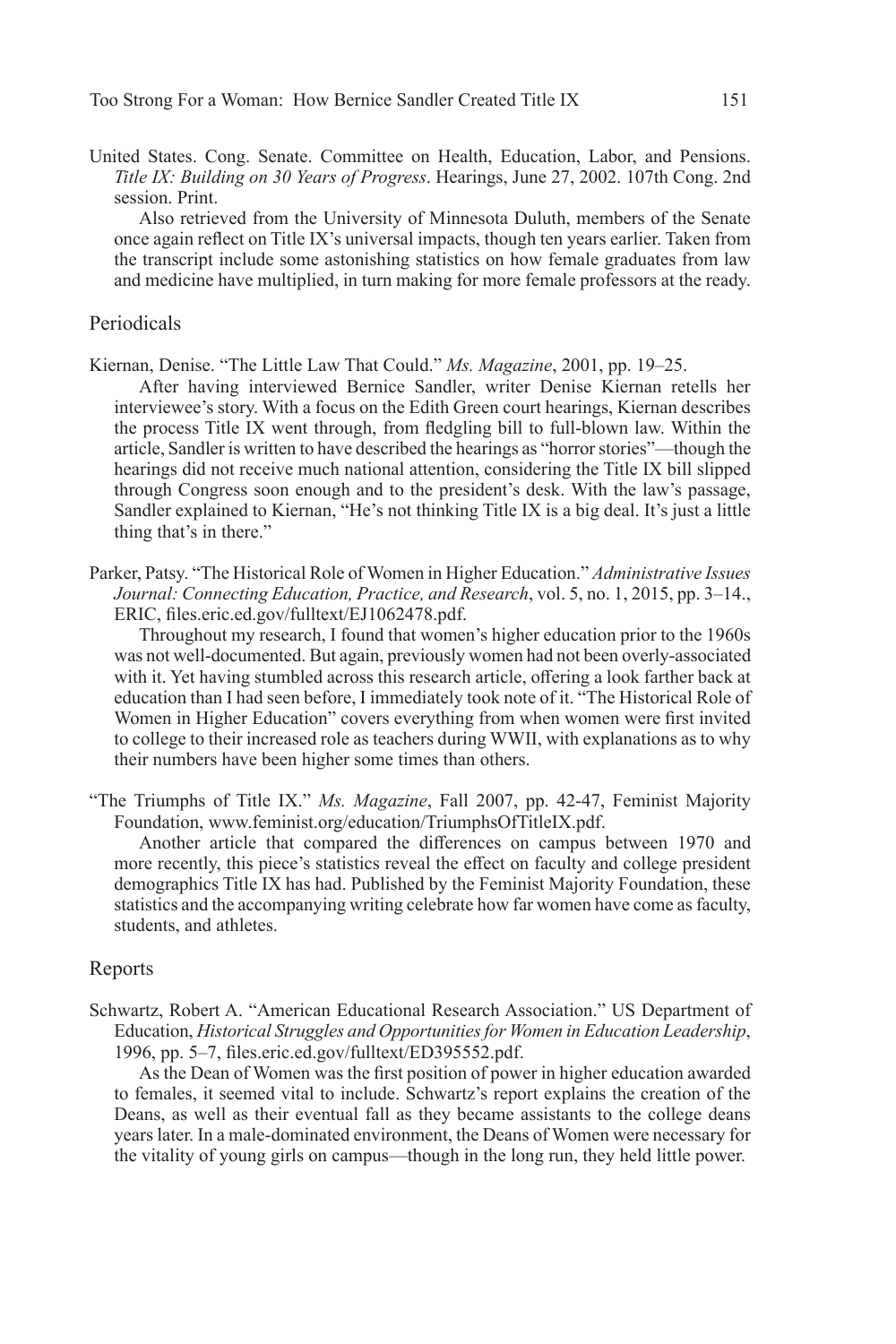United States Department of Justice. "Equal Access to Education: Forty Years of Title IX." June 23, 2012, www.justice.gov/sites/default/files/crt/legacy/2012/06/20/ titleixreport.pdf.

With the newest higher education employment and admissions statistics largely from 2012, the fortieth anniversary of Title IX, I accessed the Justice Department's website for additional statistics on women with college degrees. This stark difference in percentages from the last forty years, which even shows men dropping below women in number of earned bachelor's degrees, again depicts Title IX's groundbreaking impact.

## Websites

Alexander, Kerri Lee. *Bernice Sandler.* National Women's History Museum. 2019. www. womenshistory.org/education-resources/biographies/bernice-sandler.

When first researching "Breaking Barriers in History," I had decided I wanted to do my History Day project on something involving women advancing women's opportunities. On the National Women's History Museum's website, I was able to find a "Breaking Barriers" list of women. I soon stumbled across Sandler's name and became intrigued. This website served as an excellent jumping-off point, and from it I took some of Sandler's biographical information.

Seelye, Katharine Q. "Bernice Sandler, 'Godmother of Title IX,' Dies at 90." *The New York Times*, The New York Times Company, 8 Jan. 2019, www.nytimes.com/2019/01/08/ obituaries/bernice-sandler-dead.html.

Just last year, Bernice Sandler died at ninety years old. The New York Times delivers a worthy obituary of her, retelling her story and describing Title IX as "the equivalent of a Swiss Army knife." Although there are many sources out there that retell Sandler's impact well, it felt important to include her obituary within the bibliography, and the Swiss Army knife metaphor seemed appropriate to include in my paper.

Steenbergen, Candis. "Women's Equity Action League." *Encyclopædia Britannica*, Encyclopædia Britannica Inc., 18 Dec. 2015, www.britannica.com/topic/Womens-Equity-Action-League.

Without WEAL, Sandler alone would've been unable to do what she did. Britannica provides a scrupulous look into WEAL's history. Created in the 1960s, WEAL quickly grew into a powerful force that shaped many women's futures, and even after Title IX, it continued working to improve other aspects of women's lives until its end in the 1990s. Its page on Britannica provided information for a brief explanation of WEAL.

- "*Title IX The Nine*." American Civil Liberties Union, www.aclu.org/other/title-ix-nine. According to the ACLU, nine particular individuals should be acknowledged for their work with Title IX, though there are certainly hundreds more throughout the country who have broken barriers for women with the law. Included on the list are Bernice Sandler, Birch Bayh, Patsy Mink, and Edith Green. This website was utilized to discover a little bit more regarding Green, as I had with Bayh and Mink previously. With all of these figures and their backgrounds so important to Title IX, it was necessary that I know a little about each one personally to best understand their motivations.
- "Title IX." *The United States Department of Justice*, 6 Aug. 2015, www.justice.gov/crt/titleix#I.%20Overview%20of%20Title%20IX:%20Interplay%20with%20Title%20VI,%20 Section%20504,%20Title%20VII,%20and%20the%20Fourteenth%20Amendment.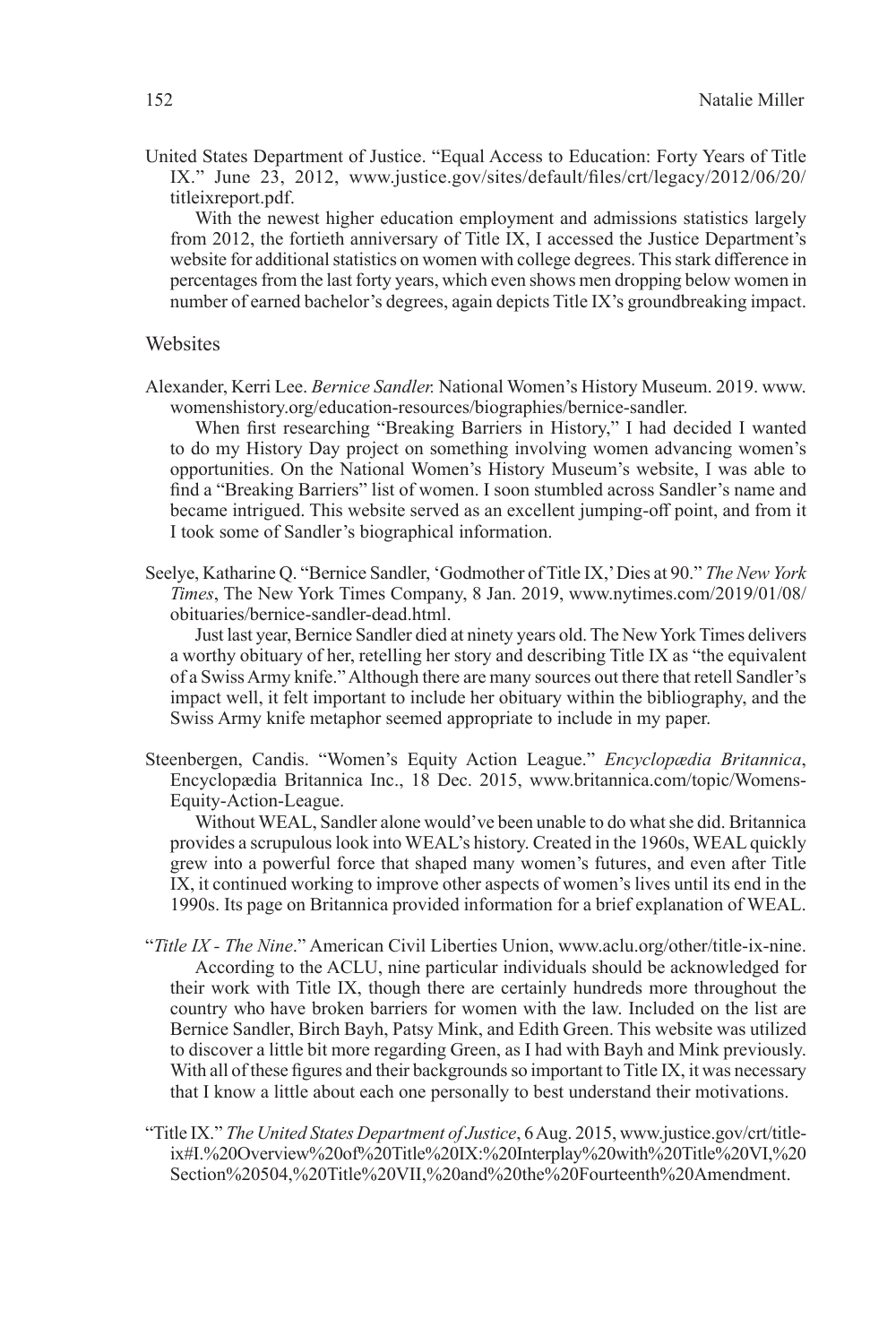The Justice Department's website includes a lengthy history on Title IX and its applications—which as shown, are truly numerous. As explained by the Justice Department, Title IX became a law that amended the Civil Rights Act, which was Sandler's primary focus at the time, after she realized the issues of Titles VI and VII, along with the Executive Order.

#### Appendix Graphics

- "Bunny with Birch Bayh." *National Women's Hall of Fame*, www.womenofthehall.org/ women-of-the-hall/voices-great-women/bernice-resnick-sandler/bunny-w-birch-bayh/. As formerly explained, Bayh was a prime supporter of Title IX, and that support was what allowed it to become a law so quickly. Along with allowing the reader a glimpse at Bernice Sandler, the photograph reveals Bayh's strong support of the feminist movement, as he is seen being handed—or handing—a paper illustrated with the female gender symbol.
- National Science Foundation. "Women as a Percentage of Science & Engineering Doctorate Holders Employed Full Time in Academia, by Academic Rank, 1973–2013." *The National Coalition for Women and Girls in Education*, 2016, www.ncwge.org/ TitleIX45/Title%20IX%20at%045-Advancing%20Opportunity%20through%20 Equity%20in%20Education.pdf.

While many charts with the likes of this one exist out there, I found this one especially applicable to my focus. From early on in history, women have had trouble navigating the fields of science and math, and these statistics reflect well on the change that has happened since then. Additionally, with women's numbers still lower than desired, the bar graph also shows progress yet to be made.